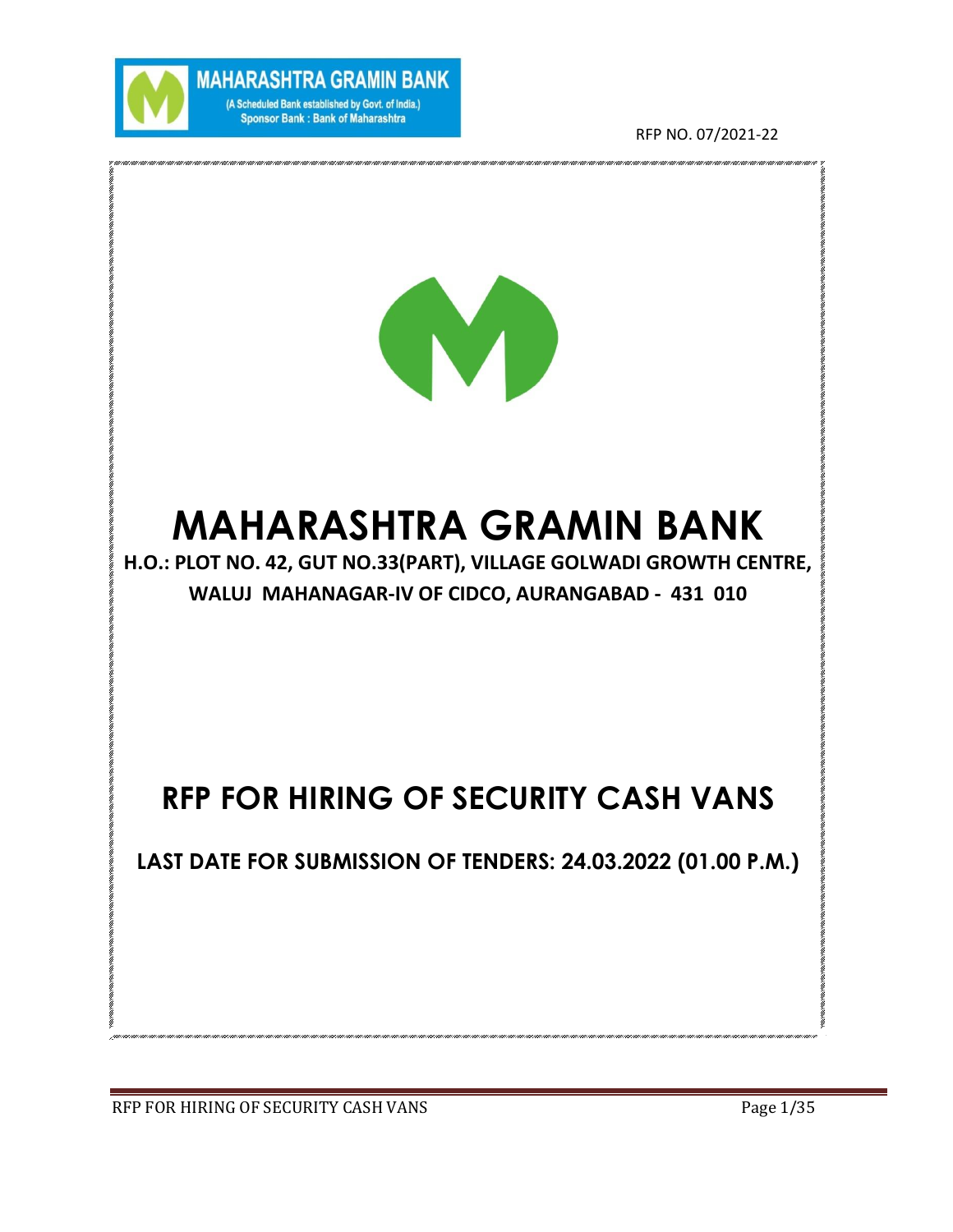

# **REQUEST FOR PROPOSAL FOR OUTSOURCING CASH VANS SERVICES FOR DISTRICT BRANCHES TO PROVIDE CASH**

# **(Advertisement given on 25.02.2022 in Dainik Punyanagri Marathi and Business Standard) Cost of RFP Rs 2500/-**

# **TABLE OF CONTENTS Page No.**

| Agreement between the service provider and the Bank 08                    |  |
|---------------------------------------------------------------------------|--|
|                                                                           |  |
|                                                                           |  |
| No Commitment to accept lowest or any Tender 09                           |  |
|                                                                           |  |
|                                                                           |  |
|                                                                           |  |
|                                                                           |  |
|                                                                           |  |
|                                                                           |  |
|                                                                           |  |
|                                                                           |  |
| Letter to Bank on Service Provider's Letter Head Annexure-I  11           |  |
|                                                                           |  |
|                                                                           |  |
|                                                                           |  |
|                                                                           |  |
| Mandatory Qualitative Requirement of the Service Provider Annexure-VI  21 |  |
|                                                                           |  |
|                                                                           |  |
|                                                                           |  |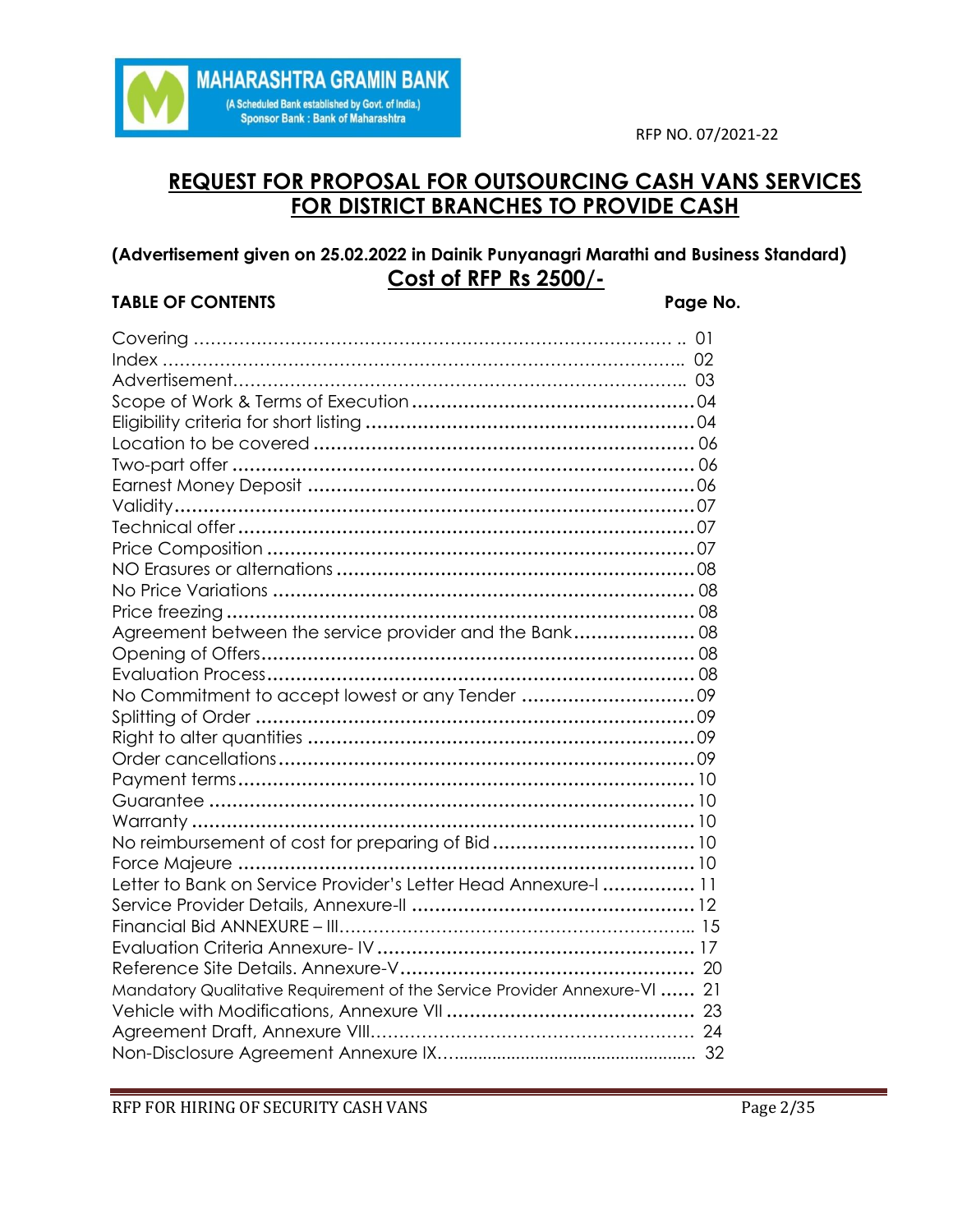#### **OUTSOURCING OF CASH VANS SERVICES FOR MAHARASHTRA GRAMIN BANK FOR DISTRICT BRANCHES FOR CASH REMITTANCE TO BRANCHES IN RESPECTIVE DISTRICTS**

**MAHARASHTRA GRAMIN BANK** (A Scheduled Bank established by Govt. of India.) **Sponsor Bank: Bank of Maharashtra** 

- 1. Maharashtra Gramin Bank, Head Office intends to outsource Eight (08) cash vans with 02 Armed Gunmen, 01 Driver and 01 Cash Custodian for their District Branches in Maharashtra viz. Aurangabad, Jalna, Beed, Latur, Osmanabad, Nanded, Nashik and Parbhani Districts for remittance of Cash to their Branches in the respective Districts as per requirement. The Bank intend to solicit for this purpose Technical & Financial Bids from the prospective / existing service providers on or before 24.03.2022 by 01.00 PM.
- 2. Prospective service providers can download the same from the Bank's website. RFPs downloaded from website shall also accompany the Demand Draft of Rs.2500/- (Rs. Two thousand five hundred only) against the RFP cost, along with the Technical Bid.

| Last date for submission of RFPs & | 24.03.2022 up to 01.00 P.M.  |
|------------------------------------|------------------------------|
| Cost of RFP                        | Rs.2,500.00 (Non refundable) |

- 3. No brokers/intermediaries shall be Entertained. The qualitative requirements & Specifications etc. are enclosed as Annexure I to VIII of this letter.
- 4. In case prospective service providers are fulfilling the above QR & specifications and as per the directives of Reserve Bank of India in this regard, they may submit their Technical and Financial Bids (strictly in the format enclosed at Annexure I to VII) in two separate sealed envelopes so as to reach us latest on 24.03.2022 by 01.00 PM. The envelope shall be marked as TECHNICAL BID / FINANCIAL BID FOR OUTSOURCING OF CASH VANS, MAHARSHATRA GRAMIN BANK on its top and forwarded to the address mentioned at Para 2.
- 5. Offers from firms not having their own offices in MAHARASHTRA, will not be considered. All conditions and parameters will be evaluated with reference to the firms submitting the tenders. The Bank reserves the right to reject any / all applications without assigning any reason whatsoever and also to confirm authenticity of the facts submitted by the bidders.

**--------SD-------**

#### **Chief General Manager**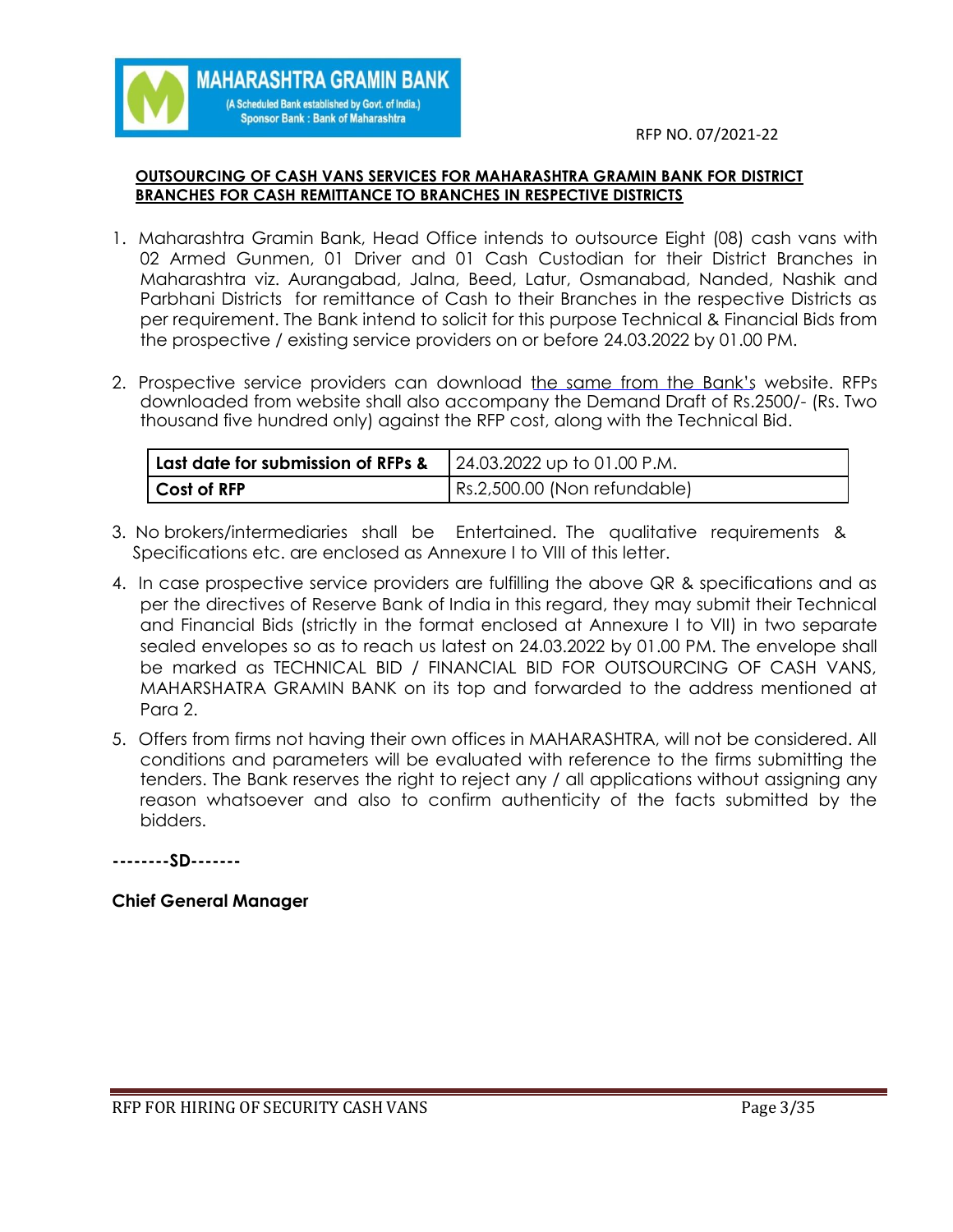

# **OFFER FOR OUTSOURCING OF CASH VANS FOR CASH REMMITANCE TERMS & CONDITIONS**

# **1. SCOPE OF WORK**

Maharashtra Gramin Bank intends to outsource Eight (8) cash vans facility at District Branches, viz. Aurangabad, Jalna, Beed, Latur, Osmanabad, Nanded, Nashik and Parbhani Districts for remittance of Cash to their Branches in the respective Districts as per requirement and need of the Branches. The services will be required for providing / receiving cash from various branches located in respective Districts area to / from the respective District nominated Branches. The number of cash van mentioned above is only tentative and the actual number may increase or decrease depending upon the requirements of the Bank during the period of empanelment / contract i.e. three years. The decision of the Bank in this regard will be final.

# **2. TERMS OF EXECUTION OF WORK**

The services of cash vans would begin within a period of 30 days commencing from the 7th day of acceptance of the work order issued by the Bank. Any delay in services of the cash vans over the stipulated period will attract penalty of 1% of the contract value per week subject to maximum of 4% of the contract value. Bank reserves its right to recover these amounts by any mode such as adjusting from any payments to be made by the Bank to the service provider. Part of week will be treated as a week for this purpose. However, the Bank may condone the liquidity damages for delay of less than a week. The decision to further continue/ discontinue the contract with the service provider lies fully with the Bank.

# **3. ELIGIBILITY CRITERIA FOR SHORT-LISTING**

- 3.1 For empanelment or short listing of Service Providers the following criteria shall be applied. For this purpose, the service provider shall submit documentary proof along with the Tender. The service providers not conforming to any of these parameters will not qualify for the tender process or work order:
	- a) Service Provider shall be either registered companies or registered partnership or proprietary firms reputed for providing Cash Van services.
	- b) Holding PASARA Licenses under Private Security Agency Regulation & Act 2005 and must be able to provide trained Armed Guards i.e. 02 per cash van.
	- c) Service Provider shall have their own infrastructure for training their Drivers, Custodians & Guards and License from DG Home guard.
	- d) Service Provider shall have credible Supervisory Infrastructure.
	- e) Service Provider shall have Income Tax PAN, GST Registration and the latest Clearance Certificate.
	- f) Service Provider shall have Audited Balance Sheets and Profit & Loss Accounts for the past three years and the average turnover of the Service Provider in the last three years should not be less than two crore rupees.
	- g) Service Provider shall have Registration under Shops & Establishments Act. Service Provider shall have a valid certificate from ESI Corporation.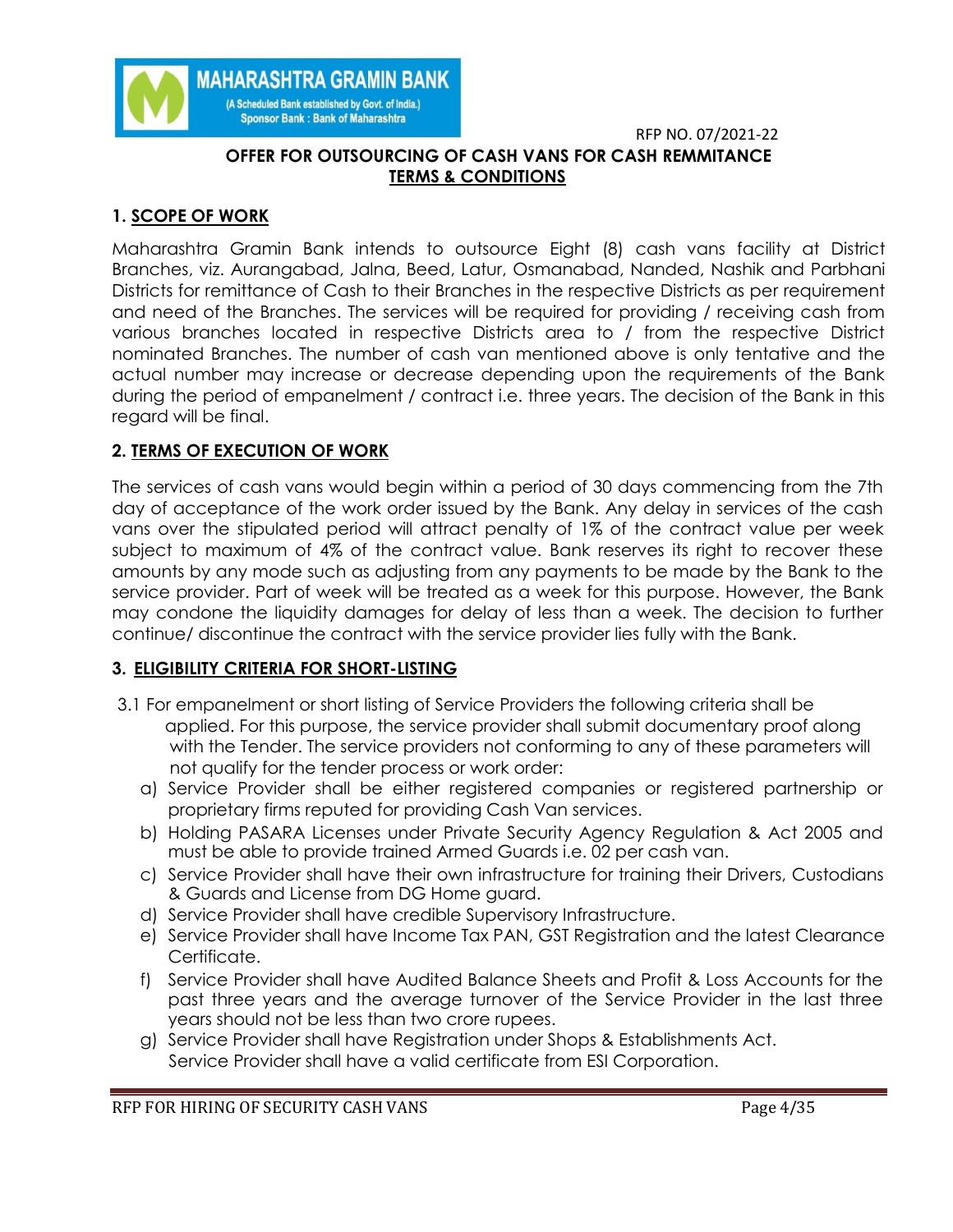

Service Provider shall have a valid certificate under EPF & Misc. Provisions of Act 1952.

- h) Service Provider shall have documents proving compliance of Minimum Wages Act 1948 and other Labour laws and rules.
- i) Service Provider must have an office/s in Maharashtra as the case may be, with telephone & fax numbers and manned during the office hours.
- j) Service Provider should have been in the business of providing cash van services at least for the last three years in PSU's Banks.
- k) Service Provider shall furnish three Reference Sites and on request by the Bank the References shall testify about the performance of the Service Provider to the Bank's satisfaction.
- l) Service Provider shall submit solvency certificate of Rs. **25,00,000/- (Rupees Twenty five lakh only)** which should have been issued with a year only from the last date of receipt of tender.
- m) DGR empanelment / sponsorship and relevant documents shall be provided for authenticity in case of DGR registered firms.
- n) ISO 9001-2008 certification.
- o) The agency shall have undertaken the process of Police verification of all the staff and the same shall be confirmed/cross checked by the respective Regional Office for genuineness.
- p) The driver of the vehicle shall be a reliable driver in possession of valid driving license.
- q) The agency shall provide communication system for the cash van.
- r) The vehicle shall be fitted with GPS and CCTV systems and the monitoring shall be undertaken on a continuous basis.
- s) The agency shall fully indemnify the Bank against any loss.
- t) Statutory norms like minimum wages act; work man compensation act, EPF, ESIC & Third party insurance and insurance cover for their staff and property shall be ensured by the agency. Any other requirement made mandatory by the Bank/Govt. machinery shall be complied by the agency.
- u) The staff should have undergone training and a certificate of the same to be submitted to the Bank.
- v) Mental and physical fitness of the staff shall be certified by a Bank approved/Govt. doctor/Civil Surgeon.
- w) The cash vans shall be preferably new & mechanically fit for cash van duty. The agency shall have tied up with reputed garages/automobile service providers for regular vehicle maintenance.
- aa) The modification of the cash van should be in line with the specification laid down by the Bank.
- ab) The service provider should be in a position to provide the following staff on each cash van:
	- i. Driver- One ii. Custodian One Armed Guards-Two
- ac) The vehicle shall have all mandatory security equipment fittings such as alarm system, fire extinguishers, CCTV cameras with backup, GPS monitoring systems etc.
- ad) The vehicles / cash vans should have RTO passing and valid registration for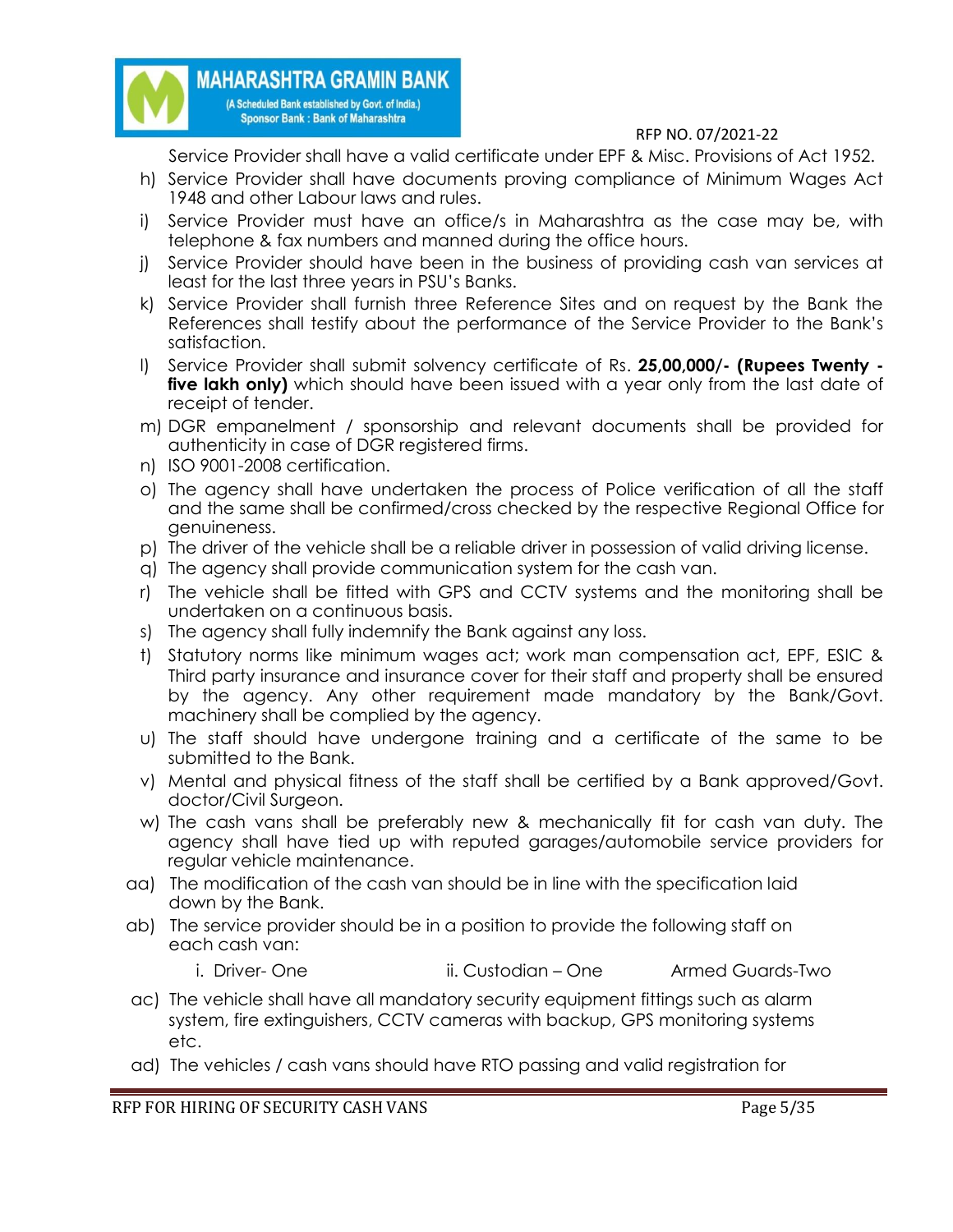

commercial activity.

- ae) The service provider should comply with all the laws applicable to Union, State and local laws, ordinance, regulations and codes.
- af) Fidelity Insurance of agency staff should be furnished to the Bank.
- 3.2 Service Provider should furnish details about the firm as per profile at **(Annexure - II).**

# **4. LOCATIONS TO BE COVERED**

The services will be required for providing / receiving cash from various branches located in respective Districts and also to / from the other currency chests of Bank of Maharashtra / other banks located in the Service area of the Bank.

# **5. TWO PART OFFER**

The offer will be in two parts; **Technical Offer and Commercial Offer**. Both the parts must be submitted at the same time but in separate sealed covers, giving full particulars, addressed to the Chief General Manager, Maharashtra Gramin Bank, Head Office, Plot No.42, Gut No. 33 (Part), Village- Golwadi Growth Centre, Waluj Mahanagar IV, CIDCO, Aurangabad – 431010 and duly super-scribed on each envelope **"Technical Bid for Outsourcing of Cash Vans"** and **"Financial Bid for Outsourcing of Cash Vans"** on or before 24.03.2022 up to 01.00 p.m. sharply.

# **6. EARNEST MONEY DEPOSIT**

Earnest Money Deposit of Rs. 50,000/- (Rupees Fifty thousand only), in the form of a demand draft issued by a scheduled commercial Bank favoring Maharashtra Gramin Bank, payable at Aurangabad must be submitted along with the Techno-Commercial Offer. Offers not accompanied with Earnest Money Deposit of Rs. 50,000/- will not be accepted. This amount will be forfeited if, having been selected by the Bank for the job and the offerer refuses to accept deployment order or having accepted the deployment order, fails to carry out his obligations mentioned therein. **Bank Guarantee in lieu of Earnest Money Deposit will not be accepted.** No interest will be payable on the Earnest Money Deposit. The Earnest Money Deposit will be refunded to the unsuccessful offerers. The Earnest money paid by the successful offerer will be released after six months of satisfactory deployment of required number of Cash Vans.

Micro & Small Enterprises (MSEs) enlisted under Single Point Registration Scheme (SPRS) of NSIC are eligible to get the benefits under Public Procurement Policy for Micro & Small Enterprises order 2012 should be eligible for the following:

---Issue of the Tender sets free of cost ---Exemption from payment of Earnest Money Deposit (EMD)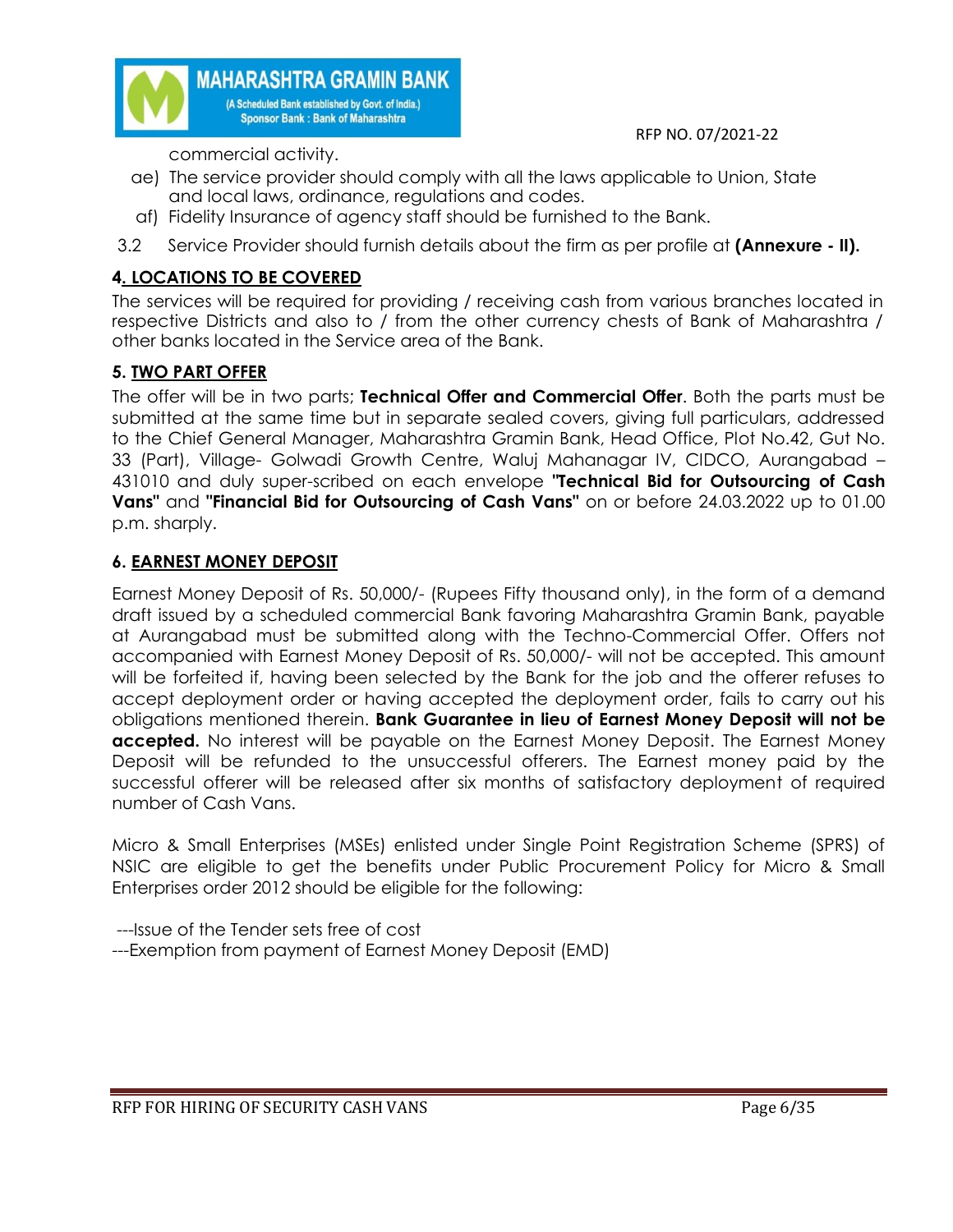

# **7. VALIDITY PERIOD OF THE OFFER**

The offer will be valid for a period of 90 days from the last date (24.03.2022) of submission of the tenders.

# **8. TECHNICAL OFFER (TO)**

The Techno-commercial Offer (TO) should be complete in all respects and contain all information asked for in this document. It should not contain any price information (if price information is given in TO, it will be rejected). The Techno-commercial Offer should comprise of the following:

8.1 Covering letter on the prescribed format (Annexure-I).

**MAHARASHTRA GRAMIN BANK** (A Scheduled Bank established by Govt. of India.) **Sponsor Bank: Bank of Maharashtra** 

- 8.2 Pay Order for Rs.2500, i.e., Cost of RFP Forms downloaded from Bank's website.
- 8.3 Earnest Money Deposit of Rs. 50,000/- in the form of a demand draft / pay order issued by a scheduled commercial Bank favoring Maharashtra Gramin Bank, payable at AURANGABAD.
- 8.4 PSA profile as per Annexure II.
- 8.5 Documentation (Product Brochures, leaflets, manuals etc., if any) /soft copy.
- 8.6 Details of reference sites as per Annexure-III.

# **9. PRICE COMPOSITION**

The Price Bid shall contain all relevant rates and charges and the rates shall be quoted in Indian Rupees only and inclusive of following for one cash van in the format at Annexure III:

- I Cost of the cash van along with the wages of driver for 210 hrs and 2500 km per month for Mahindra Maxi Truck/ Bolero type of vehicles.
- II. Wages of helper/ cash peon.
- III. Wages of 02 trained armed guard.
- IV. Charges / Rate of additional kilometers running (to be billed per month on cumulative basis).
- V. Charges of additional hours for cash van and crew members (to be billed per month on cumulative basis).
- VI. The Price Bid shall not contradict the TO in any manner.
- 9.1 Monthly Rates applicable on the date of issue of this tender shall be quoted.
- 9.2 The Bank will shortlist suppliers, who satisfy commercial and other requirements laid down in the document. Authorized representatives may be present at the time of opening of the Technical Offers and Price Bids as per date and time given above. The Price Bids of only the short listed suppliers will be opened. No separate information will be given.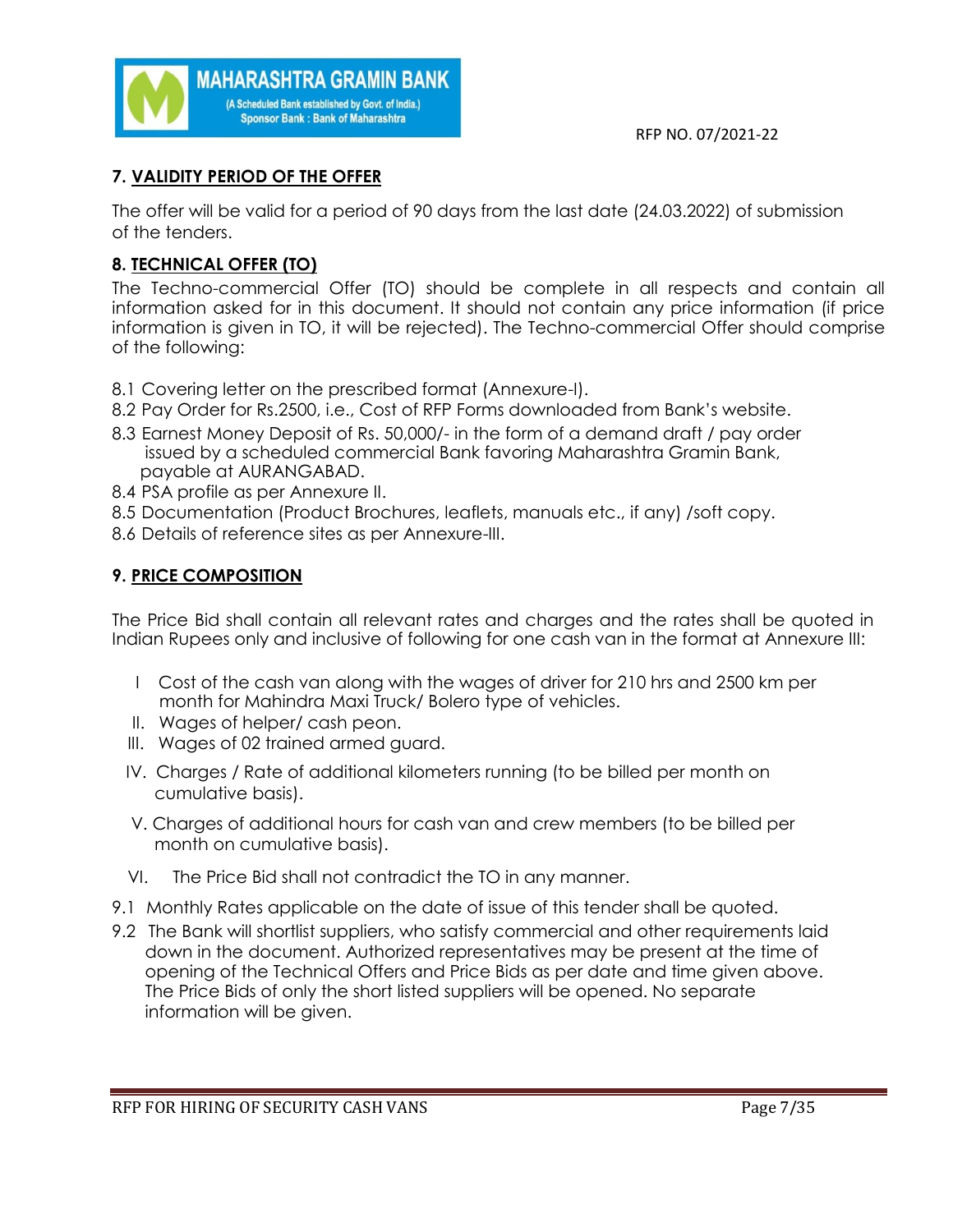

# **10. NO ERASURES OR ALTERATIONS**

Technical / Commercial details must be completely filled up. The corrections or alterations, if any, shall be authenticated. In the case of the corrections / alteration are not properly authenticated, the offer will be rejected.

### **11. NO PRICE VARIATIONS**

The Financial offer shall be on a fixed price basis. No upward revision in the price would be considered on account of subsequent increases in Government taxes, Customs duty, Excise Tax, Sales Tax, etc. However, if there is any reduction on account of Government levies / taxes, during the offer validity period, the same shall be passed on to the Bank. i. e. reduced from the billing amount.

### **12. PRICE FREEZING**

The price finalized shall remain valid for a period of three years from the date of such finalization with the option and the Bank shall not review the price under any circumstances.

# **13. AGREEMENT BETWEEN THE SERVICE PROVIDER AND THE BANK**

The successful offerer shall execute an Agreement with respective **Eight Branches viz.** Aurangabad, Jalna, Beed, Latur, Osmanabad, Nanded, Nashik and Parbhani on Rs. 500/ non-judicial Stamp Paper as per Terms & Conditions as per Annexure-VIII. It is understood that the Service Provider, who are willing to offer their Cash Van services in response to this RFP have read all the terms and conditions and have agreed to all the Terms & Conditions without any modifications.

#### **14. OPENING OF OFFERS**

The technical bids will be opened before the competent Committee of the Bank and successive Bidder will be informed about further compliance. The Price Bids / Commercial Offers will also be opened on **24.03.2022 at 03.00 p.m**. as stipulated above.

#### **15. EVALUATION PROCESS**

Offers (Tenders) will be evaluated in the following stages:

15.1 Stage I

 Incomplete Offers, i.e., offers not accompanied by the mandatory documents as mentioned above, cost of RFP Forms shall be rejected.

15.2 Stage II

Offers will be evaluated against the stipulated minimum eligibility criteria purely based on valid proof / documents submitted by the Service Provider as per Annexure-V. Offers not complying with the eligibility criteria will be rejected. Scoring of marks will be based on Annual Turnover, Number of nationalized Bank and number of Cash Vans per Bank for last five years (PSU Bank preferred), Training infrastructure, Training set up, Office in Maharashtra/Service area of the Bank, ISO certification, PSARA license, DGR empanelment and other pre-qualification criterion prescribed in the Terms and Conditions of the contract

RFP FOR HIRING OF SECURITY CASH VANS Page 8/35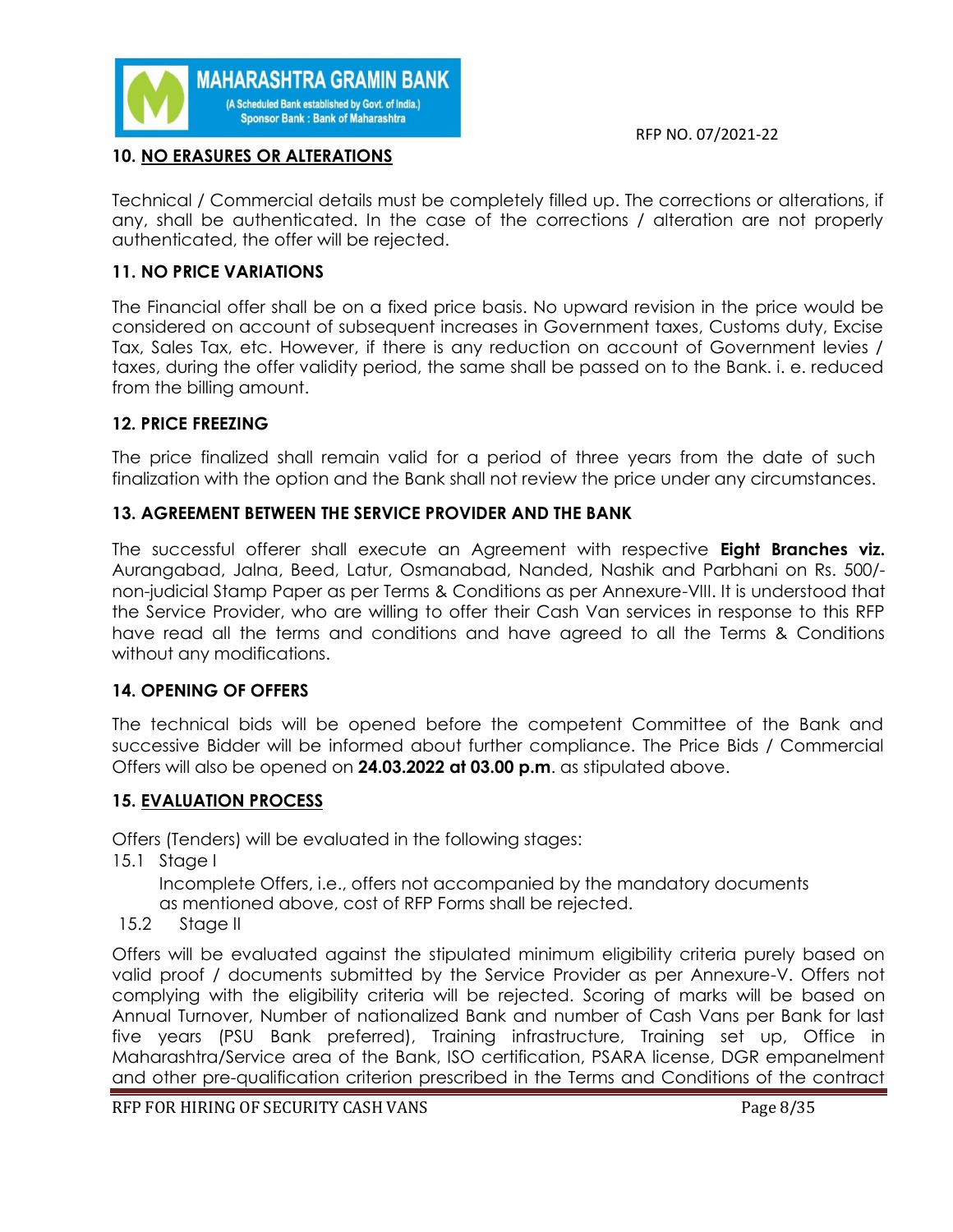

(marks will be allotted accordingly). The firm / agency which have secured **Thirty out of Fifty marks** will be considered as technically qualified. The financial bids of all the technically qualified firms/agencies/bidders will be opened for financial evaluation. The work will be awarded to the L- 1 agency. In case the financial bids of more than one agency is same as L-1, then the work will be awarded to the agency which gets the maximum marks in technical evaluation. The performance including the discipline of armed guards and drivers, cash van crew and supervision by the agency will be observed for 3 months and if found not up to the desired satisfaction, the Bank will have the sole right to terminate contract and go for L\_2 (similarly L\_3,L\_4).

15.3 Stage III

Short-listing of supplier(s) based on satisfactory feedback from reference sites.

15.4 Stage IV

 Opening the Price bids of the short listed firm (s) on 24.03.2022 at 03.00 pm as per Price bid format enclosed at Annexure-III.

# **16. NO COMMITMENT TO ACCEPT LOWEST OR ANY TENDER**

The Bank shall be under no obligation to accept the lowest or any other offer received in response to this tender and shall be entitled to reject any or all offers without assigning any reasons whatsoever.

# **17. SPLITTING OF ORDER**

The Bank reserves its right for splitting the number of cash vans between the two service providers. The splitting of the order will be in 50:50 ratios, provided the L\_2 rate quoting service provider agrees to match the prices quoted by L\_1 rate quoting service provider and agrees for all the terms and conditions. In case L\_2 service provider is not willing to match L\_1 price, Bank will call L\_3, L\_4 service providers etc., in that order to step into the shoes of L\_2 service provider. In the event of L\_3, L\_4 etc., service provider not matching the L\_1 price the entire number of cash vans will be awarded to L\_1.

# **18. RIGHT TO ALTER QUANTITIES**

The Bank will be free to either reduce or increase the number of cash vans on the same terms and conditions. The Bank reserves the right to alter number of cash vans. The Bank also reserves the right to place further/repeat order on same terms and conditions after completion of 3 years first agreement period.

# **19. ORDER CANCELLATION**

If the service provider fails to deliver the cash vans services within the stipulated time schedule or the extended date communicated by the Bank, it will be a breach of contract. The Bank reserves its right to cancel the order in the event of delay in delivery /commissioning of the cash vans.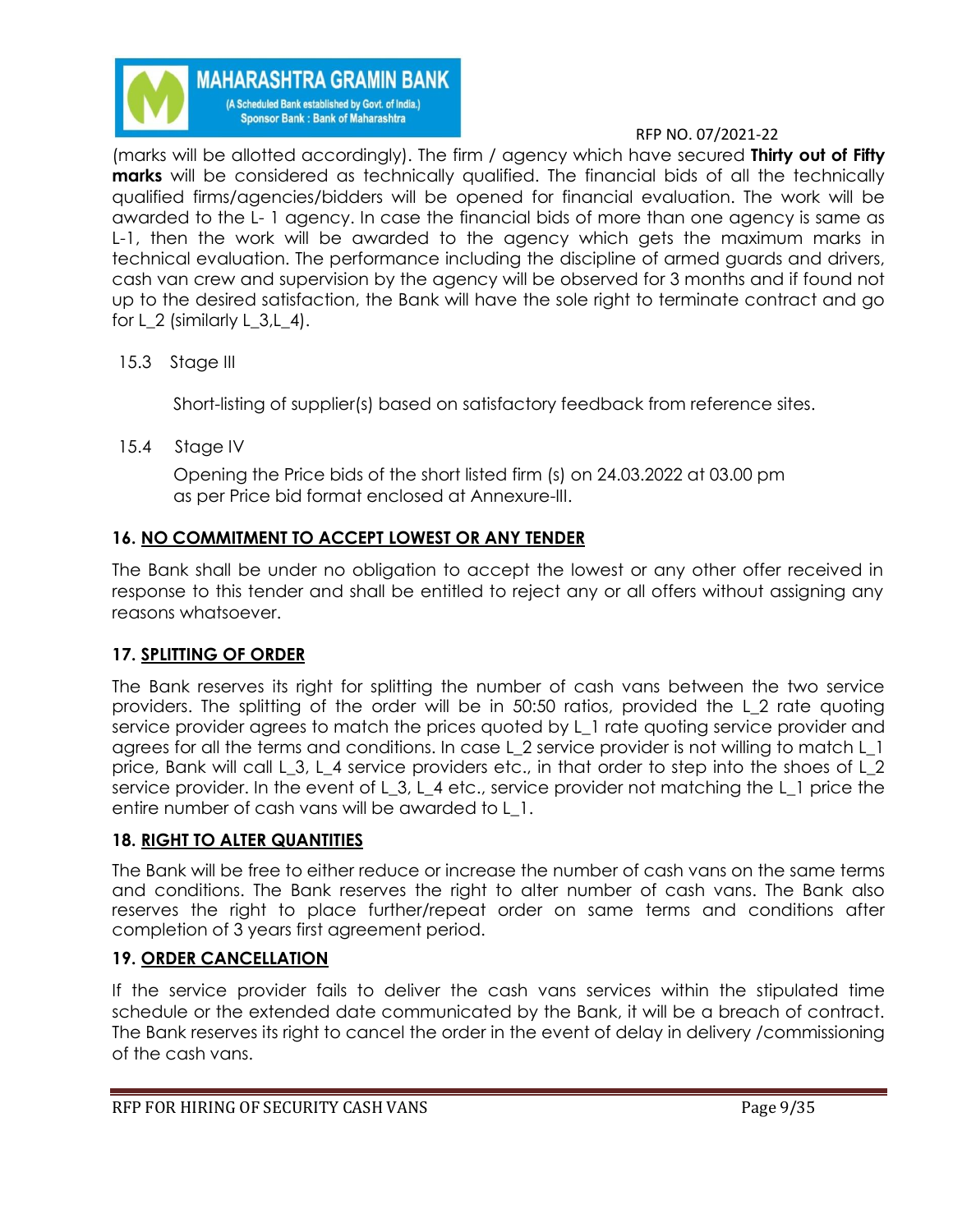



# **20. PAYMENT TERMS**

The terms of payment are as under:

- I. No advance payment against work order.
- II. 100 % Payment will be released by the respective Regional Office of the Bank on monthly bills forwarded after completion of first month of the services of the cash vans.

# **21. GUARANTEES**

The cash van delivered to the Bank shall be preferably new, including all components of security equipments such as security alarms, CCTV, fire extinguishers, CCTV and the media for communication. The service provider shall also guarantee that the antecedents of all staff / crew (armed guards, drivers and Custodians) deployed on the cash vans have been verified by the police authorities.

# **22. WARRANTY**

Service providers shall be fully responsible for the manufacturer's warranty in respect of proper design, quality and workmanship of all equipments, accessories, etc. of the cash vans provided along with the crew. The service provider shall maintain the cash van at no additional charge to the Bank.

- **23. No reimbursement of cost** of any type on any account will be paid to persons or entities submitting their bid.
- **24. In case, the Cash van being deployed for duty fails and the complaint is received by service provider**, the cash van must be made functional within 24 hrs of the complaint, else a penalty of 5% of the monthly bill would be applied.

**25.** All the staff/crew deployed on the cash vans must be issued with Identity Cards duly authenticated by the Executive/Officer of the company and the staff/crew should not be changed without prior permission.

**26. In case of strike in the company**: alternate arrangements for provision of cash van with crew must be made by the service provider.

# **27. FORCE MAJEURE.**

If at any time during the period of the contract the performance in whole or in part by either party or any obligation under the contract shall be prevented or delayed by reasons of any war, hostilities, acts of god, public, enemy, civil commotion, sabotage, fires, floods, explosions, epidemics etc then, provided notice of the happening of the any such events is given by either party to the other within 15 days from the date of occurrence thereof, neither party shall by reason of such event be entitled to terminate their contract nor shall either party have any claim for damages against the other in respect of such non-performance or delay in performance. The whole or any part of the Party's obligations under the contract shall be resumed as soon as practicable after such event has come to an end or ceased to exist. If force majeure event continues beyond the period of three (3) months the parties shall hold consultation to resolve the problem satisfactorily.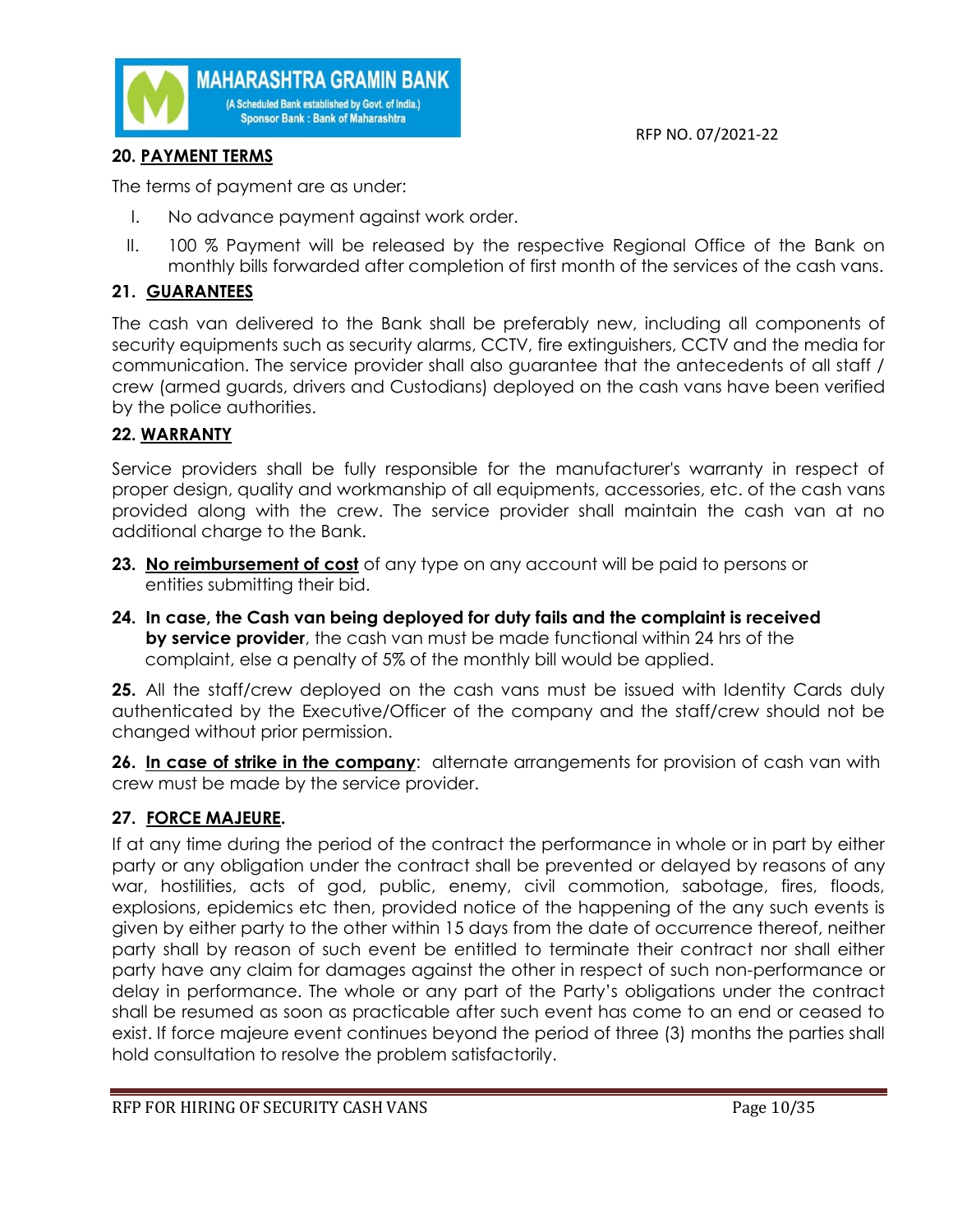

#### **ANNEXURE-I**

# **(Letter to the Bank on the service provider's letterhead)**

# **To**

# **The Chief General Manager**

Maharashtra Gramin Bank, Head Office, Plot No. 42 Gut No.33(Part), Village Golwadi Growth Centre Waluj Mahanagar-IV of CIDCO Aurangabad - 431 010

**MAHARASHTRA GRAMIN BANK** (A Scheduled Bank established by Govt. of India.) **Sponsor Bank: Bank of Maharashtra** 

Dear Sir,

# Sub: **Your RFP for Outsourcing of Cash Van date 25.02.2022**

With reference to the above RFP, having examined and understood the instructions, terms and conditions forming part of the RFP, we hereby enclose our offer for the supply of the cash vans as detailed in your above referred RFP.

We confirm that we have not been disqualified by any PSU Bank for the services of cash vans outsourced to them. We further confirm that the offer is in conformity with the terms and conditions as mentioned in the RFP.

We also confirm that the offer shall remain valid for 90 days from the last date of submission of the tender.

We hereby undertake that the cash vans to be deployed to the Bank will be a new / mechanically fit road worthy vehicle having all security equipments & components fitted and will be as per the design and specification provided by the Bank as given in Annexure-VII. Vehicles will have necessary RTO passing certificates.

We understand that the Bank is not bound to accept the offer either in part or in full and that the Bank has right to reject the offer in full or in part without assigning any reasons whatsoever.

We enclose herewith a Demand Draft/Pay Order for Rs.50,000/- (Rupees Fifty thousand only) favoring Bank of Maharashtra payable at Mumbai, towards Earnest Money Deposit, details of the same are given as under:

- 1. Demand Draft No. :
- 2. Date of Demand Draft:
- 3. Name of Issuing Bank & Branch:

Yours faithfully

#### **Authorized Signatories**

(Name & Designation, seal of the service provider) Date: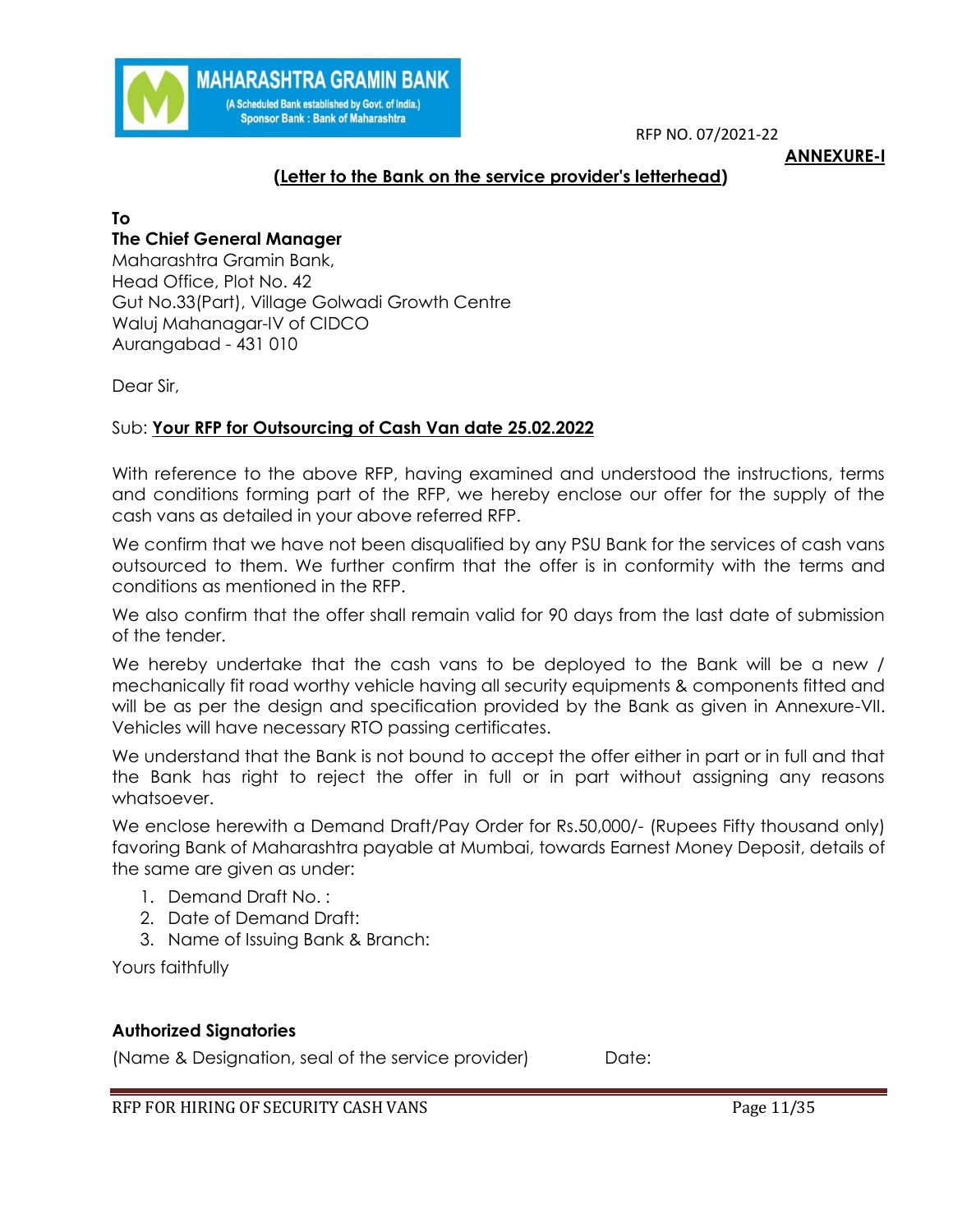

#### **Annexure - II**

- **PSA PROFILE**
- 1. Name of the Organization and Address :
- 2. Year of Establishment (Submit proof) :
- 3. Status of the firm (Submit proof) : (Whether Pvt. Ltd. company / Pubic Ltd. company/ Partnership / proprietary Firm)
- 4. Name of the Chairman/Managing Director/CEO/Country Head (as the case may be):
- 5. Whether registered with the Registrar of Companies/Registrar of Firms in India. If so, mention number and date and enclose Registration Certificate copy.
- 6. Name and address of Bankers (Submit proof) :
	- i) ii) iii)
- 7. Turnover of the Company/Firm for the year 2017-18, 2018-19 and 2019-20: (Please attach a copy of audited Balance Sheet and Profit & Loss Account for the these years as documentary proof)
	- 2017-18: 2018-19: 2019-20:
- 8. Submit proof for Goods & Service Tax registration and mention number and date:
- 9. DGR Registration details & validity:-
- 10. Mention Permanent Account Number as an assesse of Income Tax. Furnish copies of Income tax clearance certificate.
- 11. Is the Company/Firm a supplier of Security Guards Services? If yes, mention the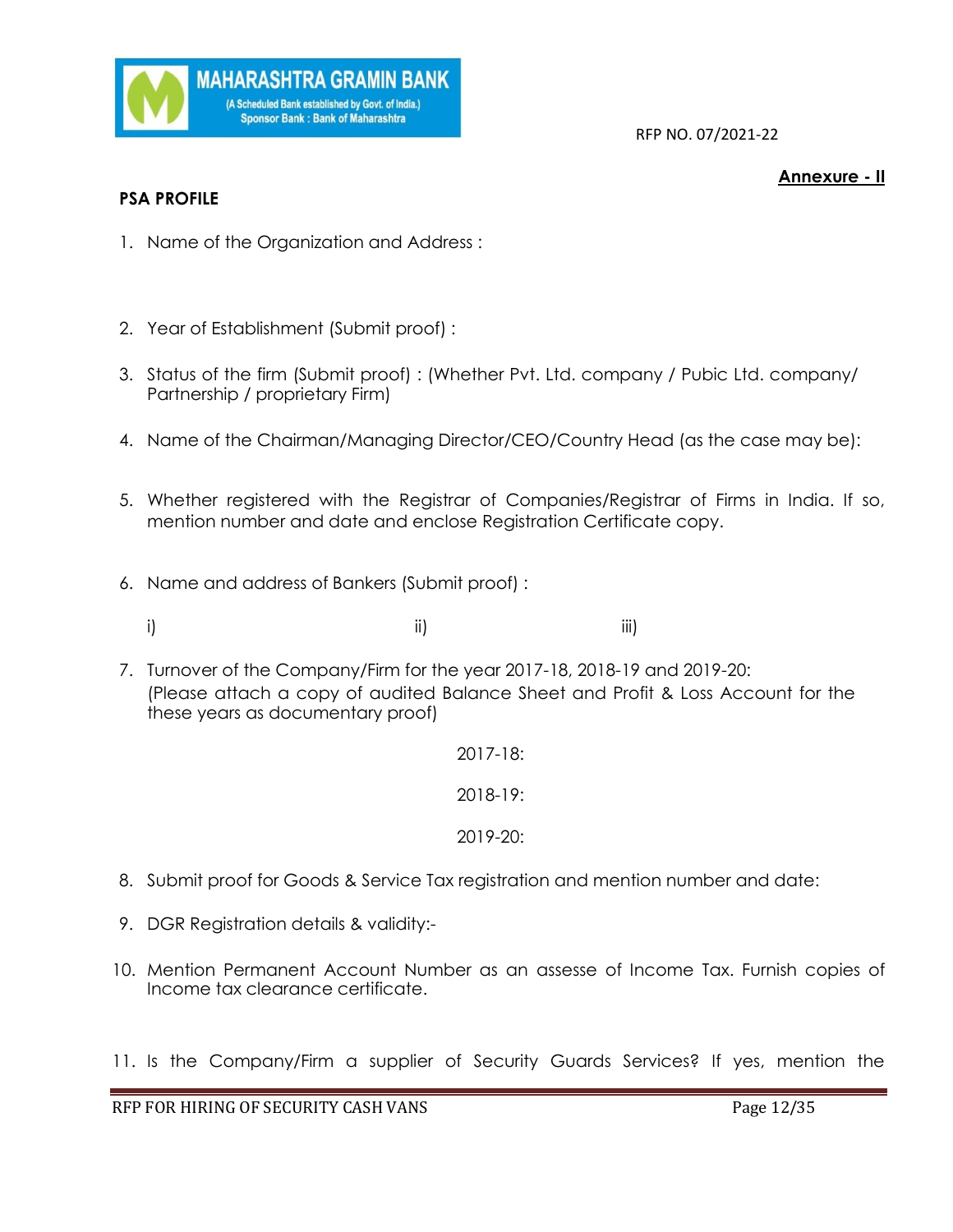

addresses, phone numbers and fax numbers of the Offices below:

- a) Head Office address:-
- b) Local office address:-
- 12. What are your core areas of activities? Mention the fields giving the annual turnover for each field.
	- i)
	- ii)
	- iii)
- 13. Deployment of Cash Vans services since when?
- 14. If you are providing Cash Vans (08 or more) to other corporate bodies and public sector Banks, furnish their names, date of agreement and number of Cash Vans**,** where you are supplying in the last three years:

| <b>Name of Organization with</b><br><b>Address &amp; Tele Nos</b> | <b>Since</b><br>when | Number of Cash<br><b>Vans deployed</b> | Average<br>annual |
|-------------------------------------------------------------------|----------------------|----------------------------------------|-------------------|
|                                                                   |                      |                                        |                   |
|                                                                   |                      |                                        |                   |

#### **(Please attach copies of their orders or proof of payment)**

- 15. A separate sheet may be attached if the above space is inadequate)
- 16. Details of Training facility

| Location of training<br>facility and details of<br>training imparted<br>$(s$ yllabus) | <b>No of Guards trained</b> | Any other training |
|---------------------------------------------------------------------------------------|-----------------------------|--------------------|
|                                                                                       |                             |                    |
|                                                                                       |                             |                    |
|                                                                                       |                             |                    |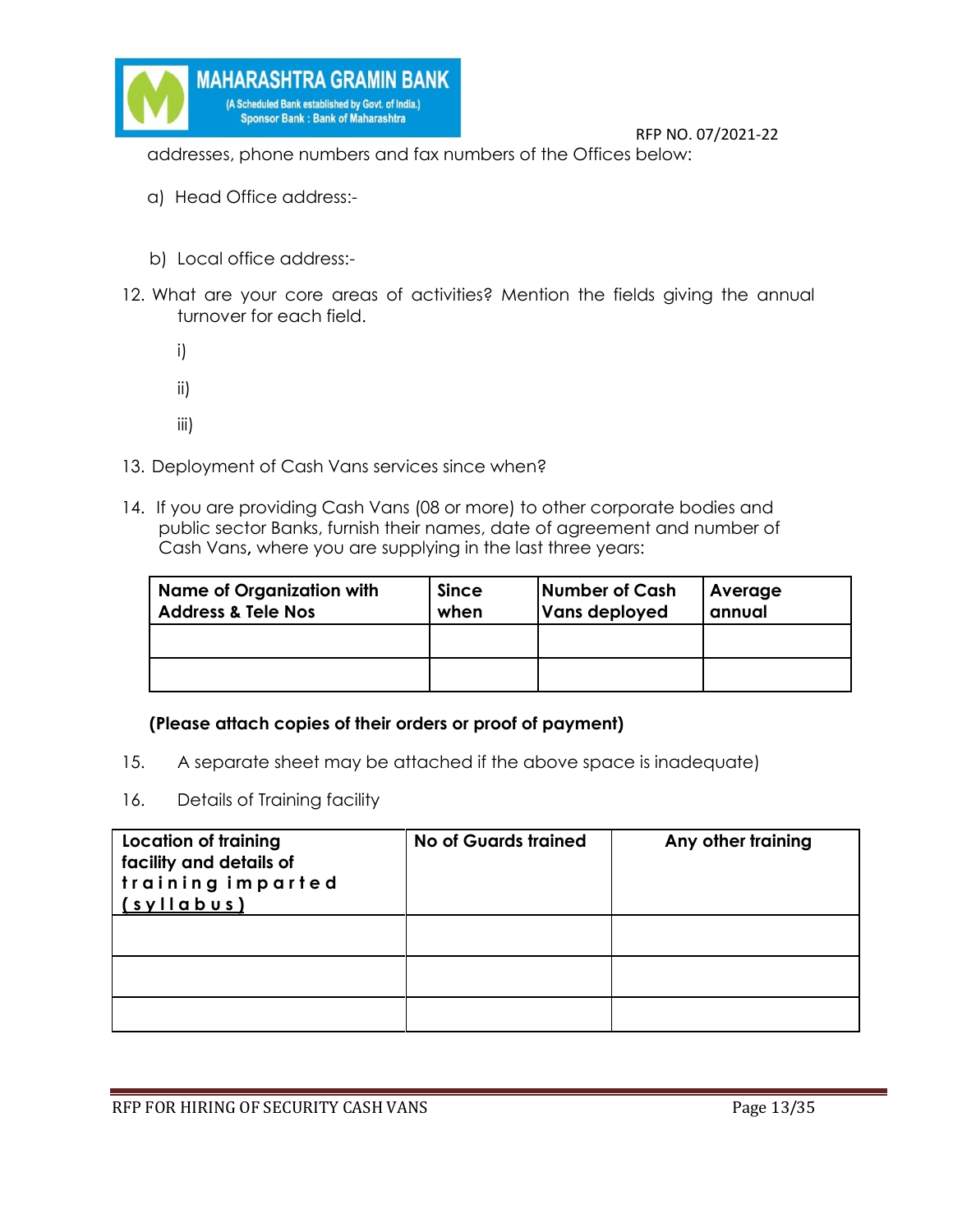

# **17. Details of Cash Van Supervisory Staff**

**MAHARASHTRA GRAMIN BANK** (A Scheduled Bank established by Govt. of India.) **Sponsor Bank: Bank of Maharashtra** 

| Sr. No. Name | Qualification | <b>Post Held</b> | <b>Experience</b> |
|--------------|---------------|------------------|-------------------|
|              |               |                  |                   |
|              |               |                  |                   |
|              |               |                  |                   |
|              |               |                  |                   |

I / We have read the instructions appended to the Performa and I / We understand that if any false information is detected at a later date, any contract made between ourselves and Bank of Maharashtra on the basis of the information given by me / us can be treated as invalid by the Bank and I / We will be solely responsible for the consequences.

I / We agree that the decision of Maharashtra Gramin Bank, Head Office, Aurangabad, in selection of Service Provider will be final and binding to me / us.

All the information furnished by me/us above here is correct to the best of my/our knowledge and belief.

I / We agree that I / We have no objection if enquiries are made about the work listed by me / us here in above and/or in the accompanying sheets.

Place: SIGNATURE:

Date: Name & Designation & seal of the Company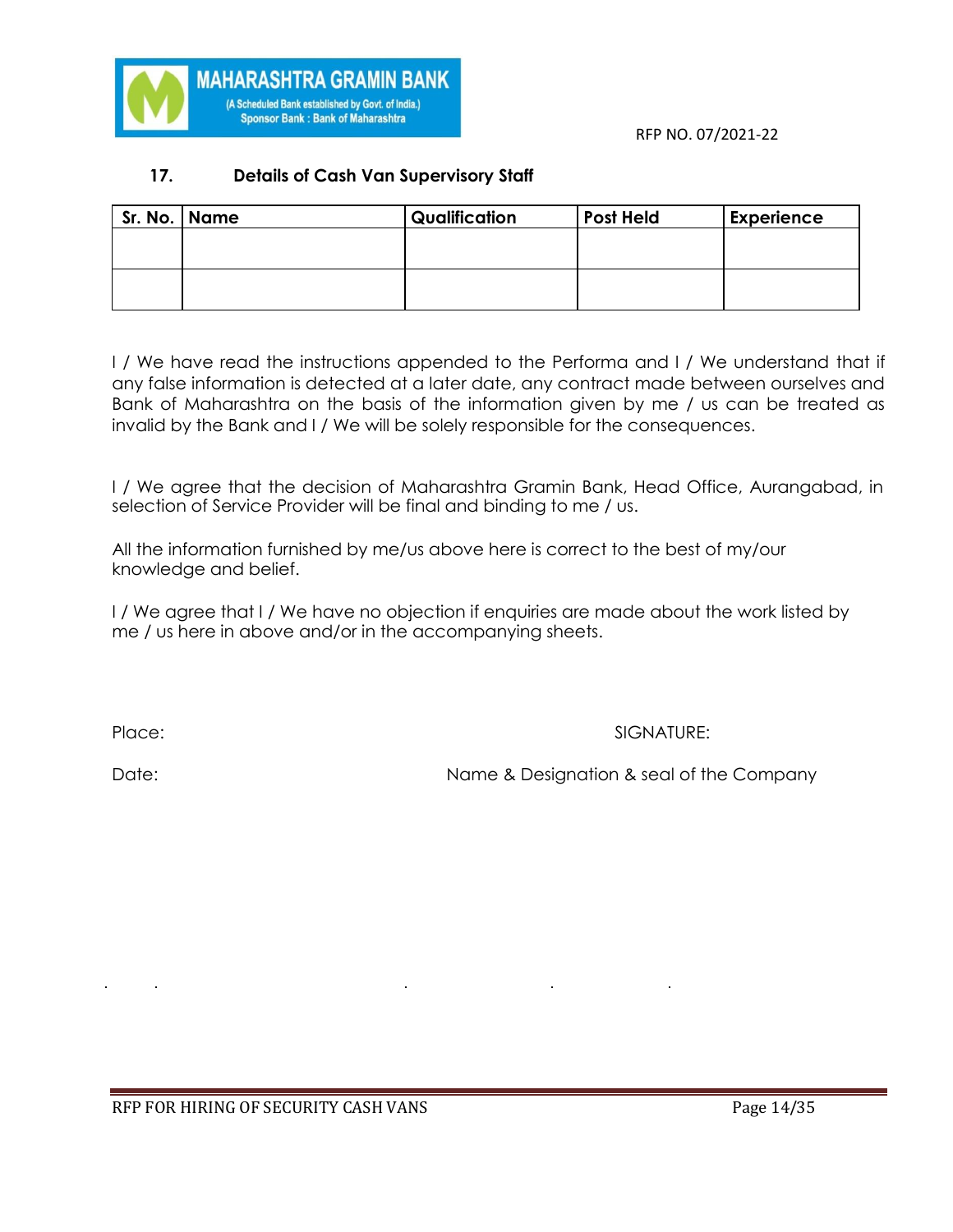

# **ANNEXURE-III**

# **FINANCIAL BID: CASH VANS AND CREW**

| Sr.<br>No.       | <b>Item Description</b>                                                                                                                                     | <b>Charges</b><br>per unit<br>In figures<br>(Rs) | Charges per unit<br>In Words (Rs |
|------------------|-------------------------------------------------------------------------------------------------------------------------------------------------------------|--------------------------------------------------|----------------------------------|
| $\mathbf{1}$     | Rate / Charges for one cash van<br>along with the wages of driver<br>for 210 hrs and 2500 km per<br>month for Mahindra Maxi<br>Truck/Bolero type of vehicle |                                                  |                                  |
| $\mathbf{2}$     | Rate / Charges of one helper /<br>cash peon. Should qualify the<br>minimum wages act prevalent                                                              |                                                  |                                  |
| $\mathbf{3}$     | Rate / Charges of Two Armed<br>Guards Should qualify the<br>minimum wages act prevalent                                                                     |                                                  |                                  |
| 5                | Cost of additional kilometers<br>running i.e. per kilometer to be<br>calculated and paid cumulative<br>at<br>the end of the month                           |                                                  |                                  |
| $\boldsymbol{6}$ | Cost of additional hours per day<br>per person / crew                                                                                                       |                                                  |                                  |
| $\overline{7}$   | Night halt /per person                                                                                                                                      |                                                  |                                  |
| 8                | Taxes                                                                                                                                                       |                                                  |                                  |
| 9                | Any Other Charges                                                                                                                                           |                                                  |                                  |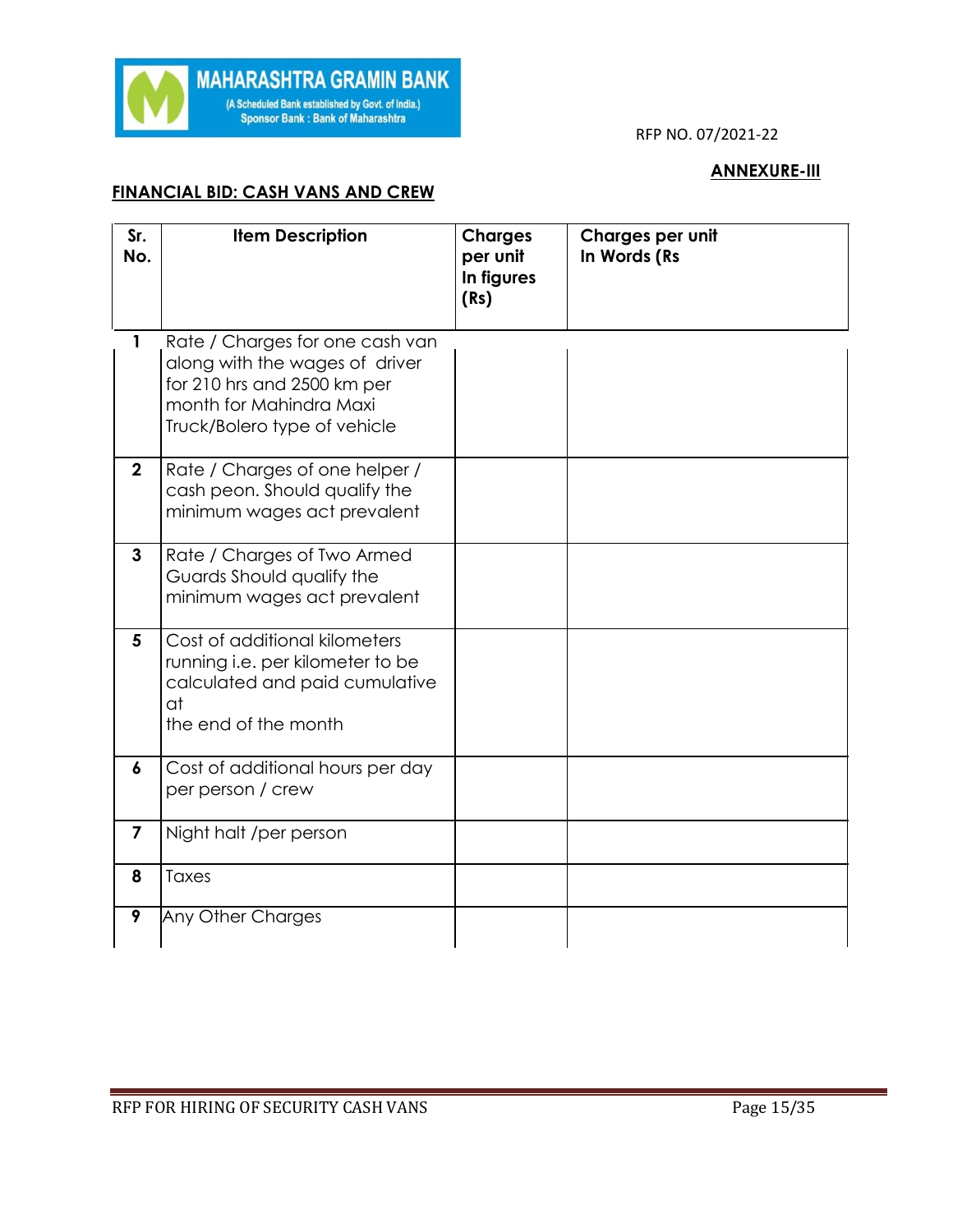

- **MAHARASHTRA GRAMIN BANK** (A Scheduled Bank established by Govt. of India.) **Sponsor Bank: Bank of Maharashtra** 
	- 1. The cost of the vehicle services and crew members will be taken into consideration.
	- 2. The charges must be quoted in **WORDS AND FIGURES BOTH**.
	- 3. The taxes, etc. charged shall be mentioned.
	- 4. In case of any discrepancy, the charges quoted in words will be considered.
	- 5. Comparison of quotation will be on the basis of charges / wages components calculated as explained above.

**AUTHORISED SIGNATORY**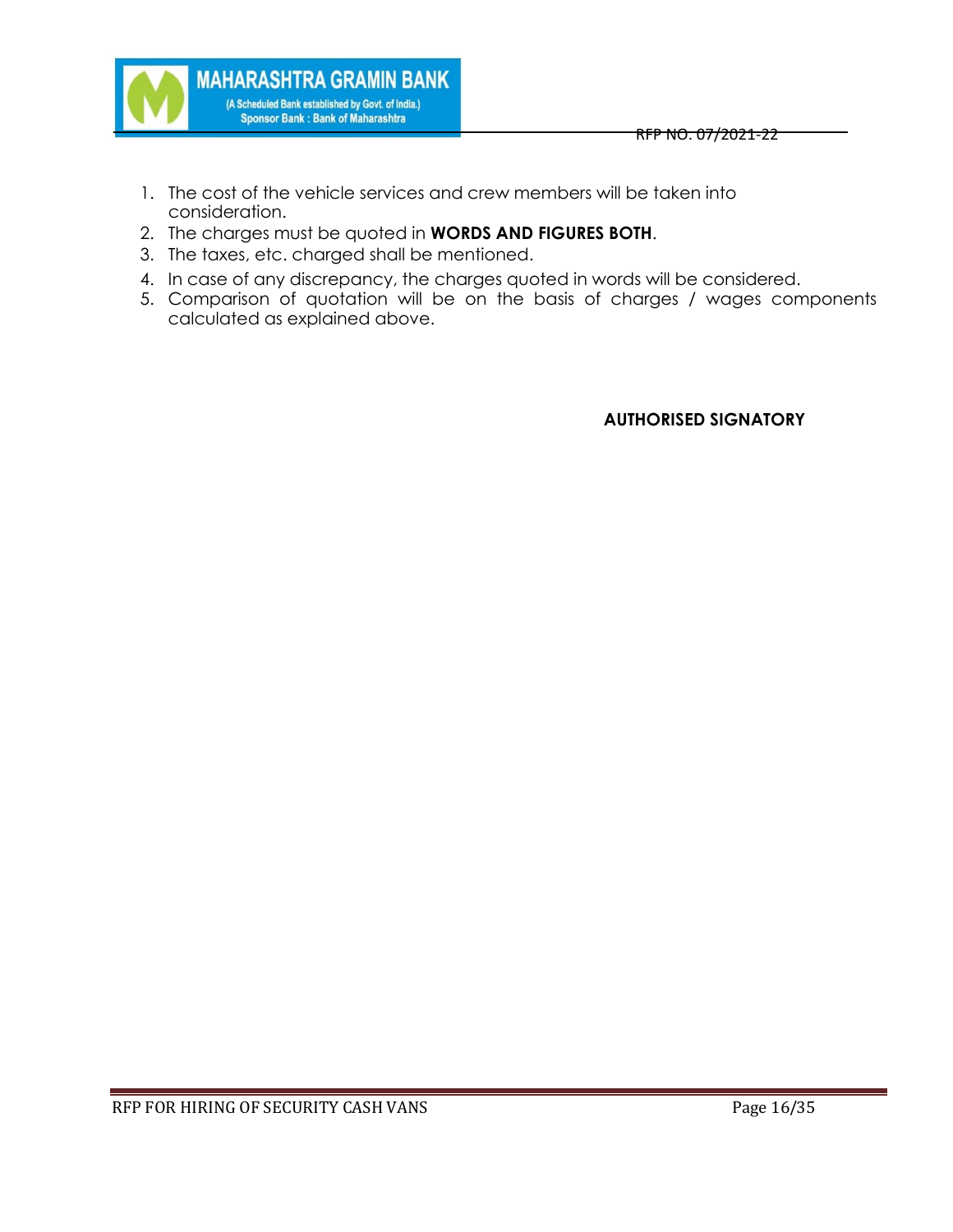

# **Name of the Service Provider:**

#### **Technical Evaluation**

| $\overline{\text{Sr.}}$ | Information to be provided                                                                                                         | To be filled  | For                  | Evaluation                                                                | <b>Remarks</b>                                                                                                              |
|-------------------------|------------------------------------------------------------------------------------------------------------------------------------|---------------|----------------------|---------------------------------------------------------------------------|-----------------------------------------------------------------------------------------------------------------------------|
| No.                     |                                                                                                                                    | by the        | office<br><b>use</b> | marks                                                                     |                                                                                                                             |
|                         |                                                                                                                                    | <b>Bidder</b> |                      |                                                                           |                                                                                                                             |
|                         | 1. Annual Turnover (in Lakhs)<br>during last three financial years<br>(Year 2017-18, 2018-19, 2019-<br>20)                         |               |                      | Above 2 Cr -<br>$\overline{2}$<br>point<br>Maximum<br>above 5 cr-2        |                                                                                                                             |
|                         | Services presently being<br>2. provided<br>in Number of Nationalized<br>banks<br>and Number of Cash Van<br>per<br>bank.            |               |                      | Per<br><b>Bank</b><br>Points (Minim<br>um 08 Cash<br>Vans in PSU<br>bank) | PSU Maximum 5 PSU<br>Banks will be<br>considered (Copy of<br>deployment<br>order, location &<br>address to be<br>furnished) |
|                         | Deployment of Cash Van for<br>$3.$ the<br>last three years in PSU"s Banks                                                          |               |                      | Minimum 3<br>yrs-2 points.<br>Above 3 yrs -<br>$\mathfrak{D}$<br>points   |                                                                                                                             |
| $\mathcal{A}$ .         | infrastructure<br>Own<br>for<br>Training their guards having<br>License from DG Home guard.                                        |               |                      | 4 points                                                                  |                                                                                                                             |
| 5.                      | Training set-up [No. of Trainers]<br>Part-Time<br>(a)<br>(b)<br>Full-Time<br><b>Below JCO Rank</b><br>(c)<br>(d)<br>Above JCO Rank |               |                      | 2 points<br>(Each<br>post 1/2<br>points)                                  |                                                                                                                             |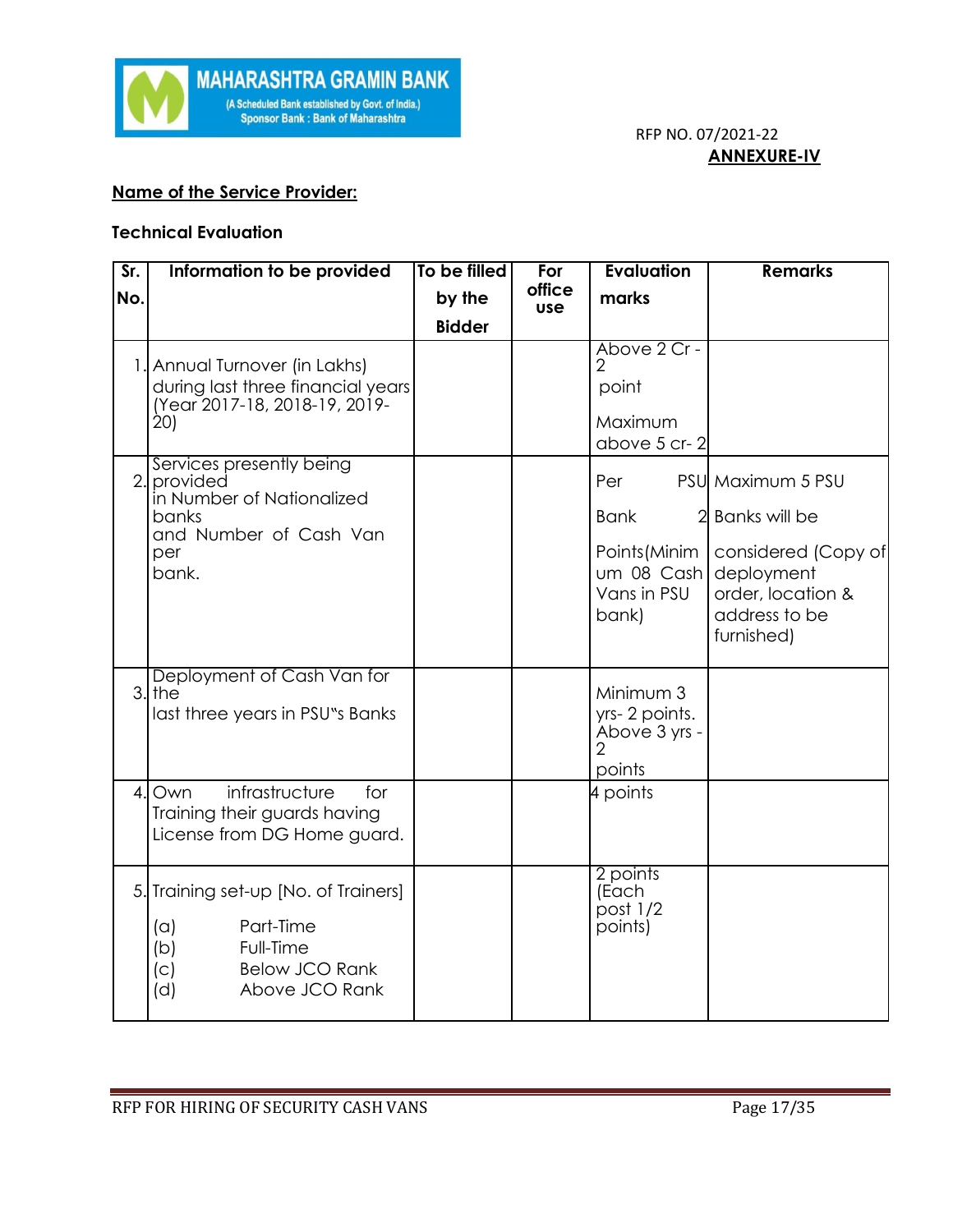

|    | $\mathbf 2$                                                                                                                                        | 3 | 4 | 5                | ٥                                                                                                    |
|----|----------------------------------------------------------------------------------------------------------------------------------------------------|---|---|------------------|------------------------------------------------------------------------------------------------------|
|    | 6. Have<br>within<br>office<br>an<br>Maharashtra<br>with<br>/Service area<br>of the Bank, telephone<br>& fax and manned during the<br>office hours |   |   | 4 points         | For the last 2 yrs<br>(proof)                                                                        |
|    | 7. ISO 9001-2008 Certification of<br>the firm (Yes/No)                                                                                             |   |   | 2 points         |                                                                                                      |
|    | 8. DGR empanelment /<br>sponsored / PSARA Registered<br>Firms                                                                                      |   |   | 4 points         | Non Operational<br>agencies will not be<br>considered (List as<br>per<br>recent DGR<br>notification) |
| 9. | RBI Norms - 1 billion worth turn<br>over and 300 cash vans                                                                                         |   |   | 16 points        |                                                                                                      |
|    | <b>TOTAL</b>                                                                                                                                       |   |   | <b>50 POINTS</b> |                                                                                                      |

DATE : SIGNATURE : DESIGNATION :

NAME OF THE FIRM/AGENCY WITH OFFICE STAMP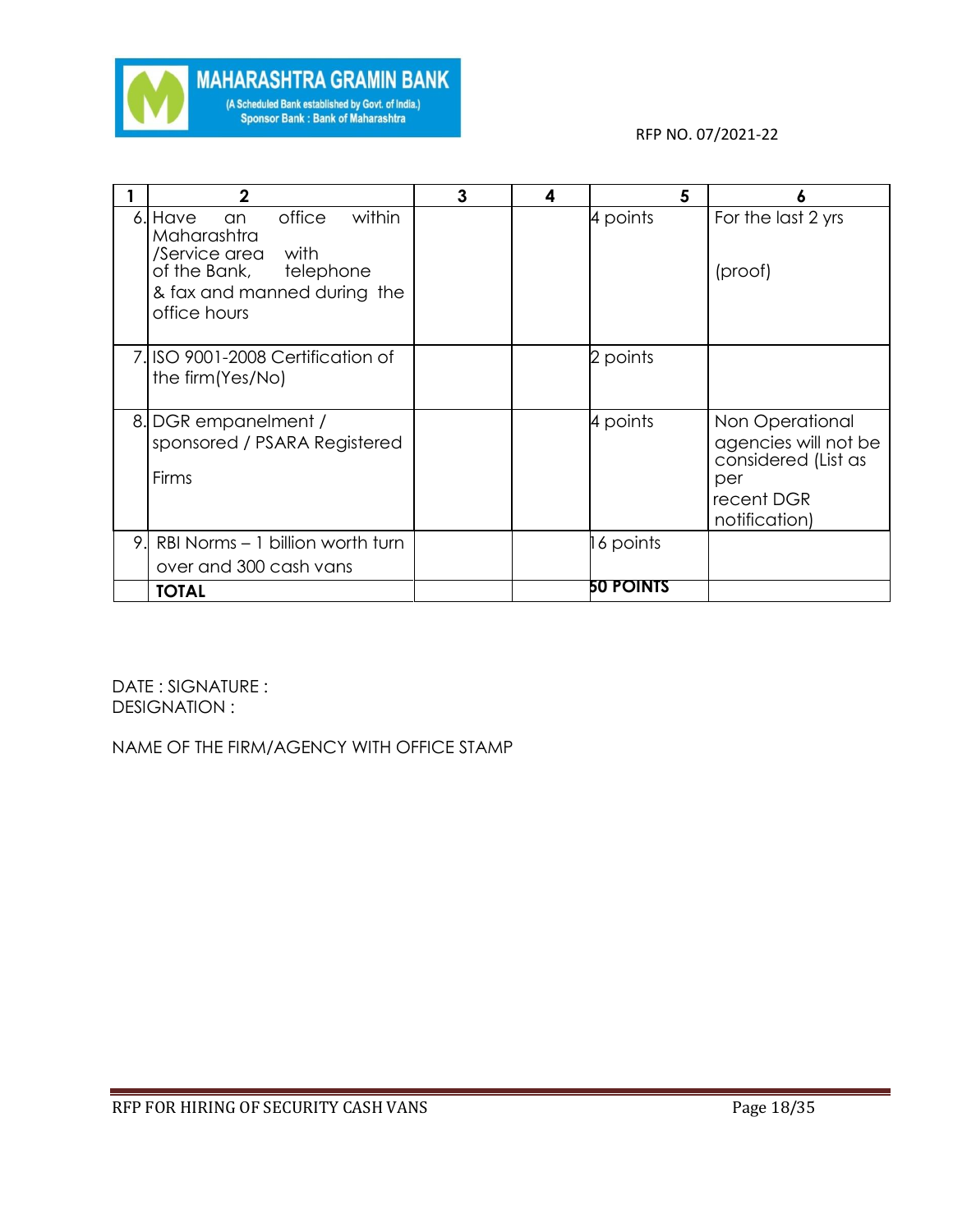

### **Note: Photocopies of all necessary documents (pertaining to technical evaluation/ Eligibility) duly self-attested must be enclosed and flagged for verification by the bank on the information provided.**

- 1. Minimum qualifying points should be 30 points and above.
- 2. Deduction of 2 points for unsatisfactory service for each year per reference site (Maximum three references) in the past in any PSB.
- 3. Service provider must qualify the parameters as given in para three above i.e. ELIGIBILITY CRITERIA FOR SHORT-LISTING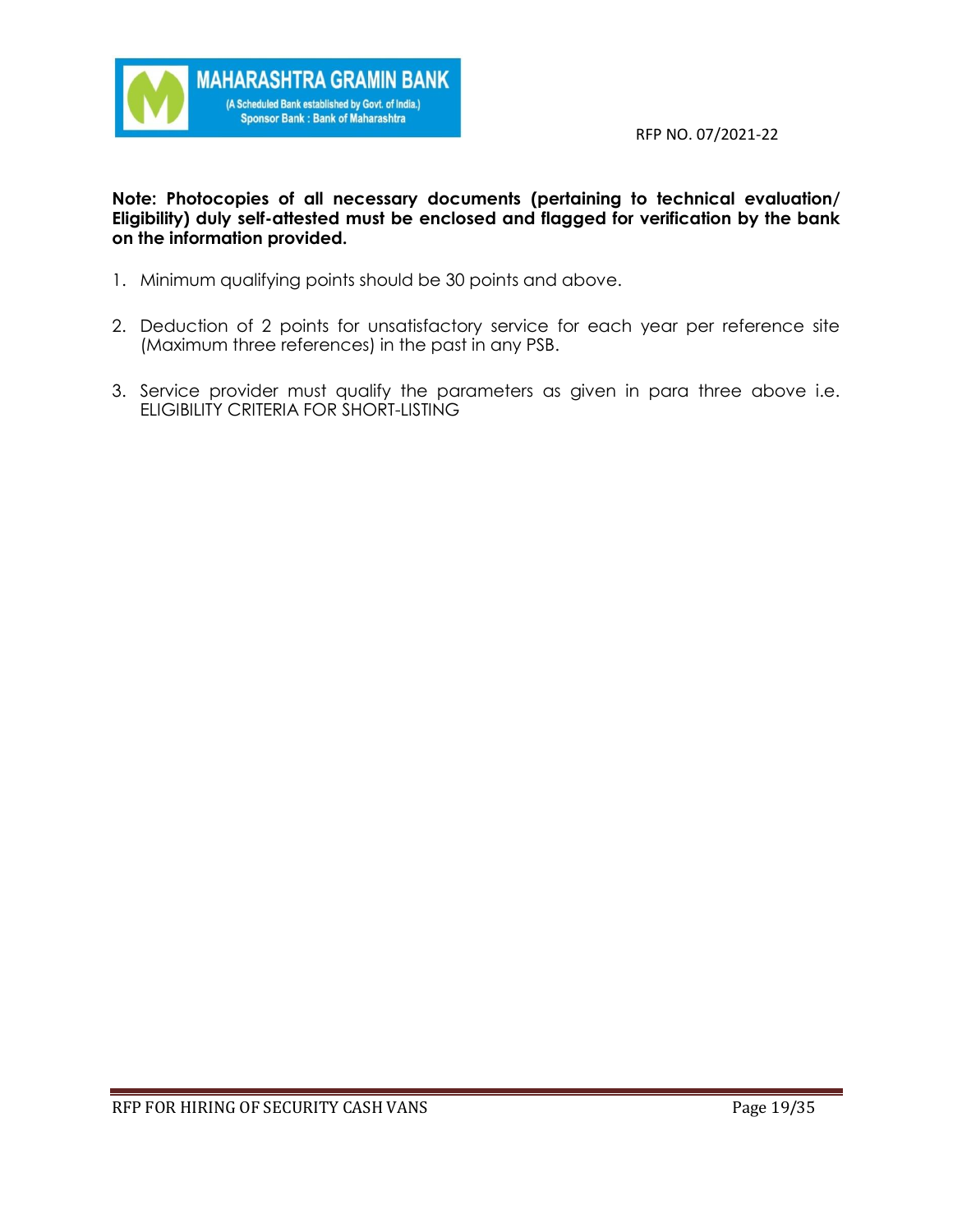

# **The Performance of the service provider will be evaluated by the Committee.**

#### **Annexure-V**

# **Reference Site Details**

| 1. | Name of the Company                               |                                      |
|----|---------------------------------------------------|--------------------------------------|
|    | Address of the Company                            |                                      |
|    | Name, designation of contact                      | Name:                                |
|    | person with telephone no. and E-                  |                                      |
|    | mail ID                                           | Designation: Landline No.: Cell No.: |
|    |                                                   | E-mail ID:                           |
|    | Details of cash vans services                     |                                      |
|    | supplied in last one year                         |                                      |
|    | (Ref.no, date of order and<br>quantity            |                                      |
|    | with photo copy of orders)                        |                                      |
| 2. | Name of the Company                               |                                      |
|    |                                                   |                                      |
|    | Address of the Company                            |                                      |
|    | Name, designation of contact                      | Name:                                |
|    | person with telephone no. and E-                  |                                      |
|    | mail ID                                           | Designation: Landline No.: Cell No.: |
|    |                                                   | E-mail ID:                           |
|    | Details of cash vans services                     |                                      |
|    | supplied in last one year                         |                                      |
|    | (Ref.no, date of order and                        |                                      |
|    | quantity                                          |                                      |
| 3. | with photo copy of orders)<br>Name of the Company |                                      |
|    |                                                   |                                      |
|    | Address of the Company                            |                                      |
|    |                                                   |                                      |
|    | Name, designation of contact                      | Name:                                |
|    | person with telephone no. and E-                  |                                      |
|    | mail ID                                           | Designation: Landline No.: Cell No.: |
|    |                                                   | E-mail $ID:$                         |
|    | Details of cash vans services                     |                                      |
|    | supplied in last one year                         |                                      |
|    | (Ref. no, date of order and                       |                                      |
|    | quantity                                          |                                      |
|    | with photo copy of orders)                        |                                      |

# **AUTHORISED SIGNATORY**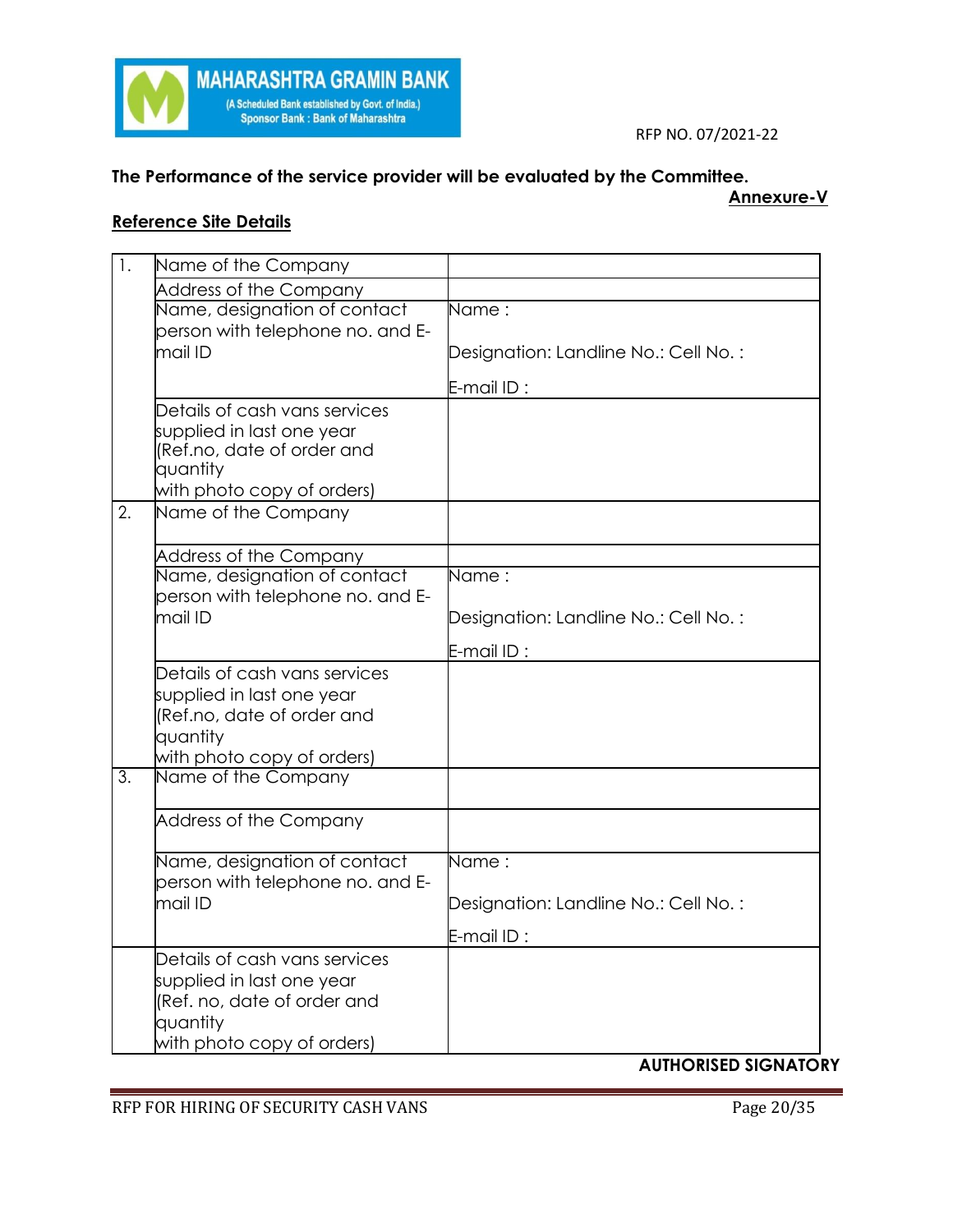#### **Annexure-VI**

#### **MANDATORY QUALITATIVE REQUIREMENT OF THE SERVICE PROVIDER (Proof of the same is to be enclosed in Technical bid)**

**MAHARASHTRA GRAMIN BANK** (A Scheduled Bank established by Govt. of India.) Sponsor Bank : Bank of Maharashtra

- 1. The service provider / Agency shall be in the field of outsourcing of cash vans to Nationalized Banks for not less than five years.
- 2. The certificate of efficiency and services etc from the Banks where these cash vans are engaged must be submitted.
- 3. The service provider / Agency shall have their own local office in Maharashtra, Marathwada Region and preferably in Aurangabad City. The company shall have effective machinery for supervision to exercising better command and control over their staff, service engineers and technicians.
- 4. The service provider should be ISO 9001:2008 compliant.
- 5. The Agency/service provider must be registered under Goods & Services Tax, Provident Fund Act, ESI Act and Shops and Establishment Acts also. Copy of registration papers along with code number allotted to the agency / company should be furnished.
- **6.** The Agency/service provider should have annual turnover of Rs 02 cr. in supply/services of Cash Vans. **Copy of balance sheet and profit and loss account for three years shall be submitted.**
- 7. The Agency/service provider shall have running contracts at least in 03 nationalized Banks during the last two years.
- 8. The Agency/service provider must have an effective infrastructure and adequate resources for training, Research & development.
- 9. The Agency/service provider shall have streamlined procedure for the verification of antecedents of their crew/staff from the civil / police authorities.

# **DECLARATION**

- a. I / We have read the instructions appended to the proforma and information given in Annexure-I and I / We understand that if any false information is detected at a later date, any future contract made between ourselves and Maharashtra Gramin Bank, on the basis of the information given by me / us can be treated as invalid by the Bank and I / We will be solely responsible for the consequences.
- b. I / We agree that the decision of Maharashtra Gramin Bank in selection of Service providers will be final and binding to me / us.
- c. We Are ISO-900 1:2008 and registered/approved by the Govt. i. e. PSARA / DGR registered agency. (Enclose copied of the same).
- d. Undertake to submit Police verification of all the staff.
- e. Declare, the armed guards will possess valid gun licenses. The drivers of the vehicle will possess valid driving licenses.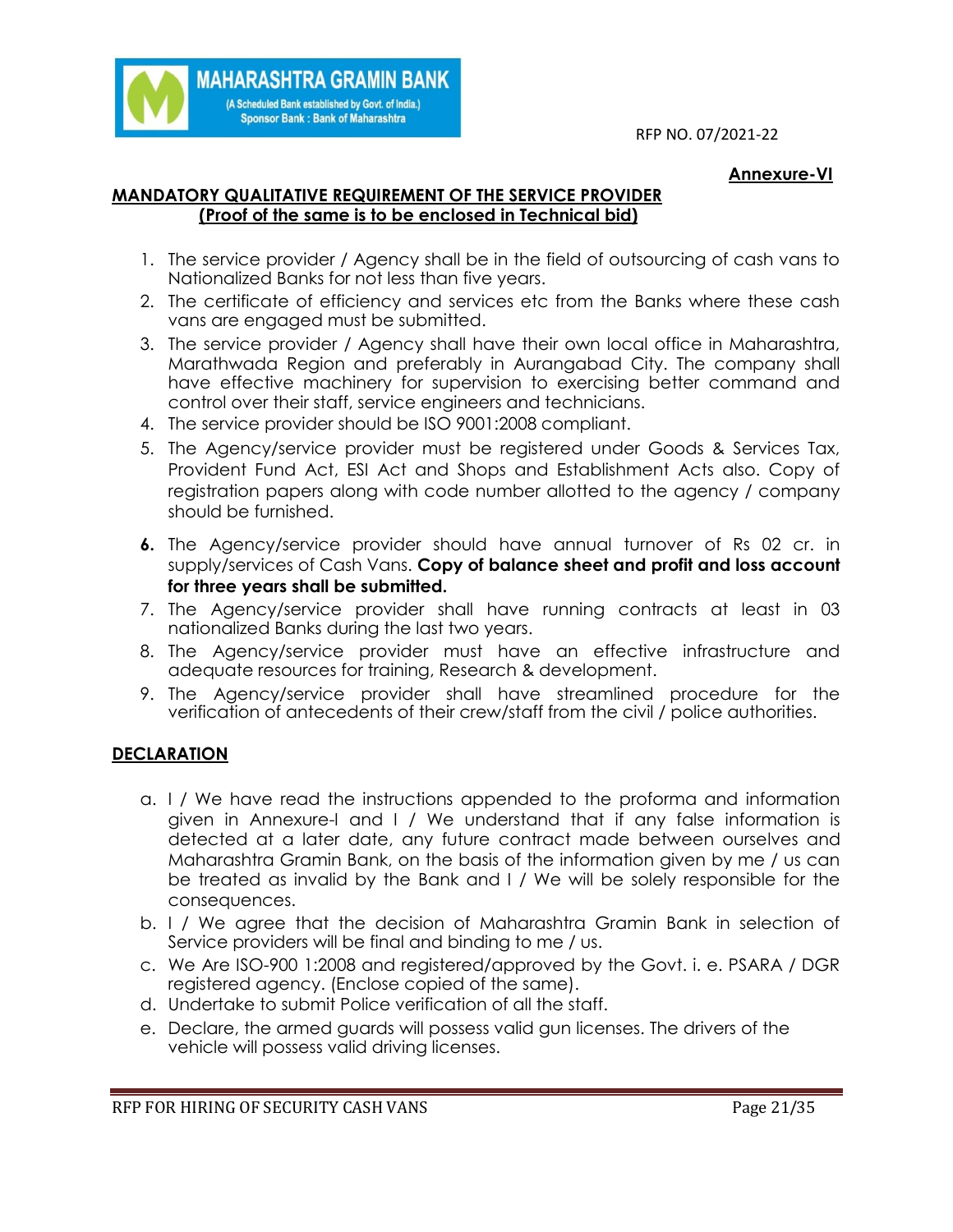- f. Will provide a new / perfectly road worthy cash van / vehicle with good communication system for the cash van. The vehicles will be fitted with GPS system and the monitoring will be done on a continuous basis. Monthly report/print out/backup of the same would be submitted on demand.
- g. Will fully indemnify the Bank against any loss to the tune of maximum Rs 03 Cr. and accordingly submit the copy of the policy.
- h. Statutory norms like Minimum wages act; work man compensation act, EPF, ESIC & Third party insurance and insurance cover for the staff and property will be undertaken. Any other requirement made mandatory by the Bank/Govt. machinery will comply. A monthly certificate on compliance on the above will be provided along with the monthly bills.
- i. The staff will undergo periodic training and a certificate of the same will be submitted to the bank.
- j. Mental and physical fitness of the staff will be got certified by a Bank approved/Govt. doctor/Civil Surgeon.
- k. The cash van provided will be mechanically fit for cash van duty. And reputed garages for regular vehicle maintenance will be tied up.
- l. The modifications of the cash vans will be in line with the specification laid down as per

Bank's guidelines.

m. We agree to provide the following staff per cash van:

**MAHARASHTRA GRAMIN BANK** (A Scheduled Bank established by Govt. of India.) Sponsor Bank : Bank of Maharashtra

- i. **Armed guards**–Two ii. **Driver –**One iii. **Cash Peon/ Custodian** one
- n. The vehicle will have all mandatory security equipment fittings such as alarm system, fire extinguishers, CCTV, GPS etc.
- o. The cash van will have RTO passing and valid registration for commercial activity.
- p. All the laws applicable to Union, State and local laws, ordinance, regulations and codes will be complied.
- q. All the information furnished by me hereunder is correct to the best of my knowledge and belief.
- r. I / We agree that I / We have no objection if enquiries are made about the work listed by me / us in the accompanying sheets.
- s. I / We understand that the quantity of cash vans is approximate only and it may decrease or increase from the requirement quoted.
- t. Back up cash van will be provided within 2 hrs in case the cash van develops any mechanical fault.

# **PLACE:** SIGNATURE

**DATE:** NAME & DESIGNATION

### **SEAL OF THE SERVICE PROVIDER / COMPANY**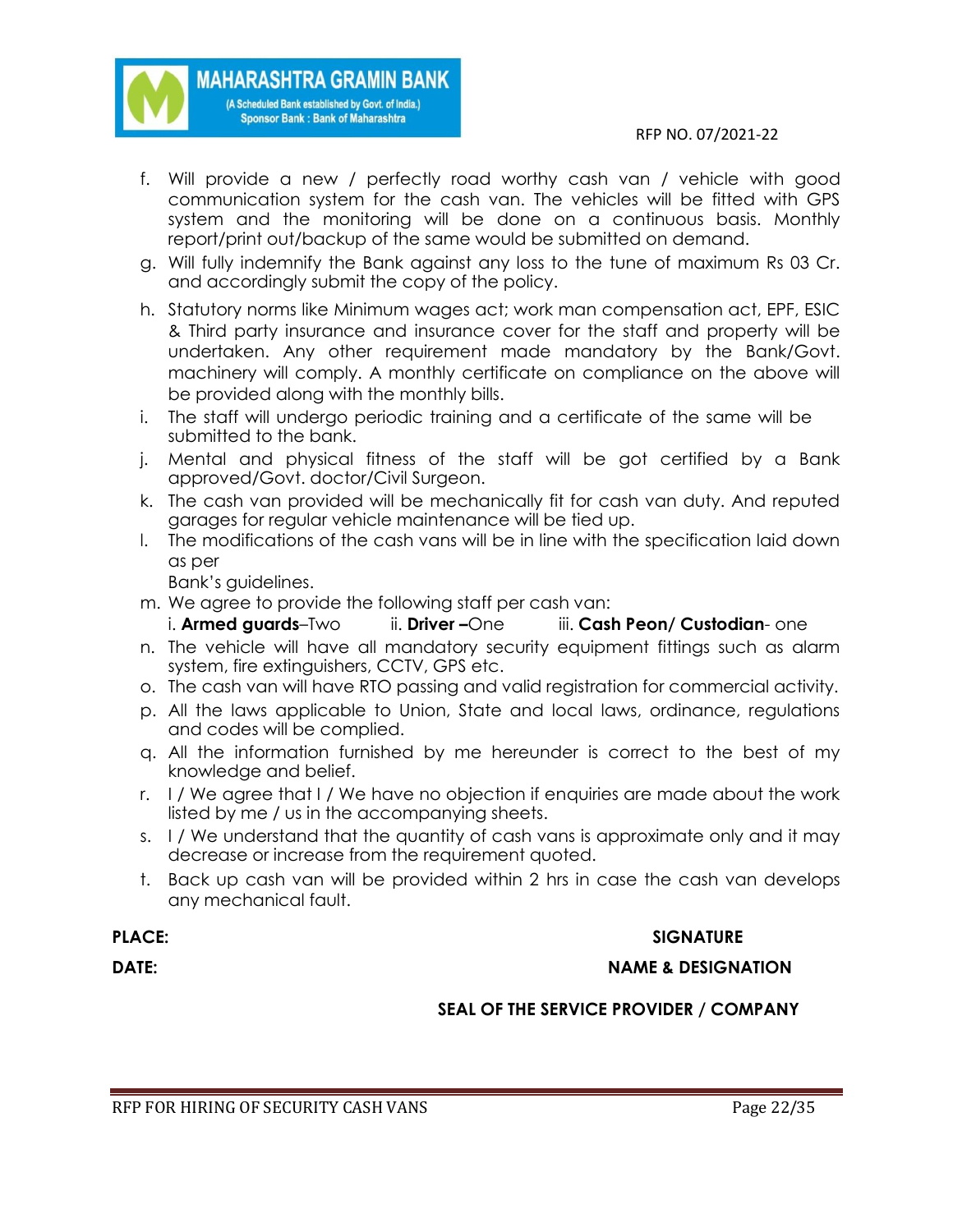

 RFP NO. 07/2021-22 **Annexure-VII**

### **SPECIFICATONS OF CASH VANS**

#### **[Mahindra Maxi Truck / Bolero type of Vehicle / JEEP]**

- 1. Structure 1.6 mm CRCA sheets
- 2. P a n e l i n g 1.0 mm CRCA sheets
- 3. D o o r s Four doors on sides with winding glasses. Rear door with fixed glass of size 12" x 9"
- 4. Cash Compartment- Full partition behind second seat with lower half fully closed and 1 "x1" mesh for upper half. Aluminum chequered plate for flooring. MS sheet for interior sides and roof, collapsible gate at rear door with locking hooks at two places. 2 X chains with locking hooks for chaining the cash containers to body of the vehicle.
- 5. E l e c t r i c a l 2 X Fog lights 2 X Halogen high power Headlamps
- 6. D i m e n s i o n s As per drawing attached [On extended chassis] Cabin clear height 53"
- 7. Guards on duty should be able to have clear field of fire and handle the gun conveniently.
- 8. Equipment

a] Alarm System with three distress switches at co-driver, seat behind the driver and cash compartment. One magnetic door switch and one motorized siren.

b] One DCP 2 kg. Fire extinguisher

- 9. Spare tyre to be mounted on roof on separate bracket.
- 10. Mesh covers 1" x 1" wire mesh removable covers for front wind shield glass and rear fixed glass.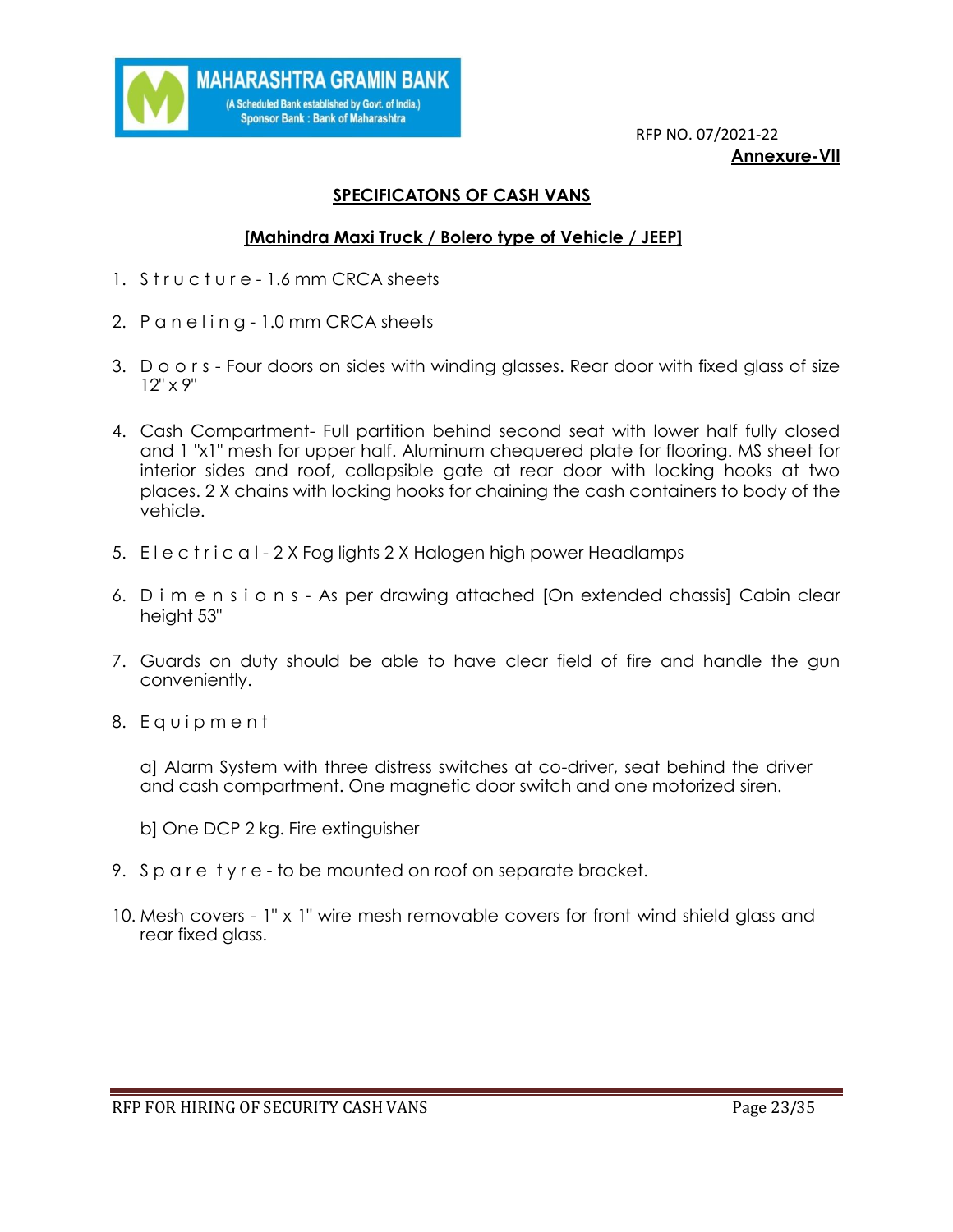

#### **Annexure-VIII**

# **AGREEMENT OF CONTRACT FOR CASH VAN SERVICES AT MAHARASHTRA GRAMIN BANK**

Address: Maharashtra Gramin Bank, Branch: …………………, Pin Code:

This Agreement is entered on the <u>equal</u> day of **the sum of the set of the set of the set of the set of the set of the set of the set of the set of the set of the set of the set of the set of the set of the set of the set** 

**BETWEEN Maharashtra Gramin Bank,** a Bank constituted under the RRB Act 1975 having its Head Office at " Head Office, Plot No. 42, Gut No.33(Part), Village Golwadi Growth Centre, Waluj Mahanagar- IV of CIDCO, Aurangabad - 431 010 and having one of the **Branch at ……………………,** (hereinafter referred to as BANK/First Party") which expression unless repugnant to the context or meaning thereof shall include its Successors and assigns of the First Part.

#### **And**

 $M/s$ <sub>\_\_\_\_\_\_\_\_\_\_\_\_\_\_\_, with regd. Office at \_\_\_\_\_\_\_\_\_\_ as the SERVICE</sub> PROVIDER which expression shall, wherever the context so permits, mean and include its successors and assigns) of the second party.

#### WHEREAS

a) The Bank is engaged in the business of Banking and is desirous of strengthening its cash remittance services between its various Branch Offices, Currency Chests as well as its clients.

b) The Service Provider (Cash Van) is engaged and experienced in the business of assisting Banks and others in such cash remittance and wishes to offer its services to the bank.

#### **IT IS NOW AGREED BETWEEN THE PARTIES HERETO AS Follows:-**

#### 1. **Period of the Agreement**

This agreement shall come into effect from………..2022 and continue to be in force for a period of 36 months up to and inclusive of, ……………….2025 or its sooner determination in terms hereof with year to year review and enhancement after taking into account of fuel, wages, taxes etc escalation.

#### 2. **The Services**

The SERVICE PROVIDER agrees to provide to the Bank its customized Cash Vans (CCVs) with drivers and Custodians in each of the cash van for cash remittance as may be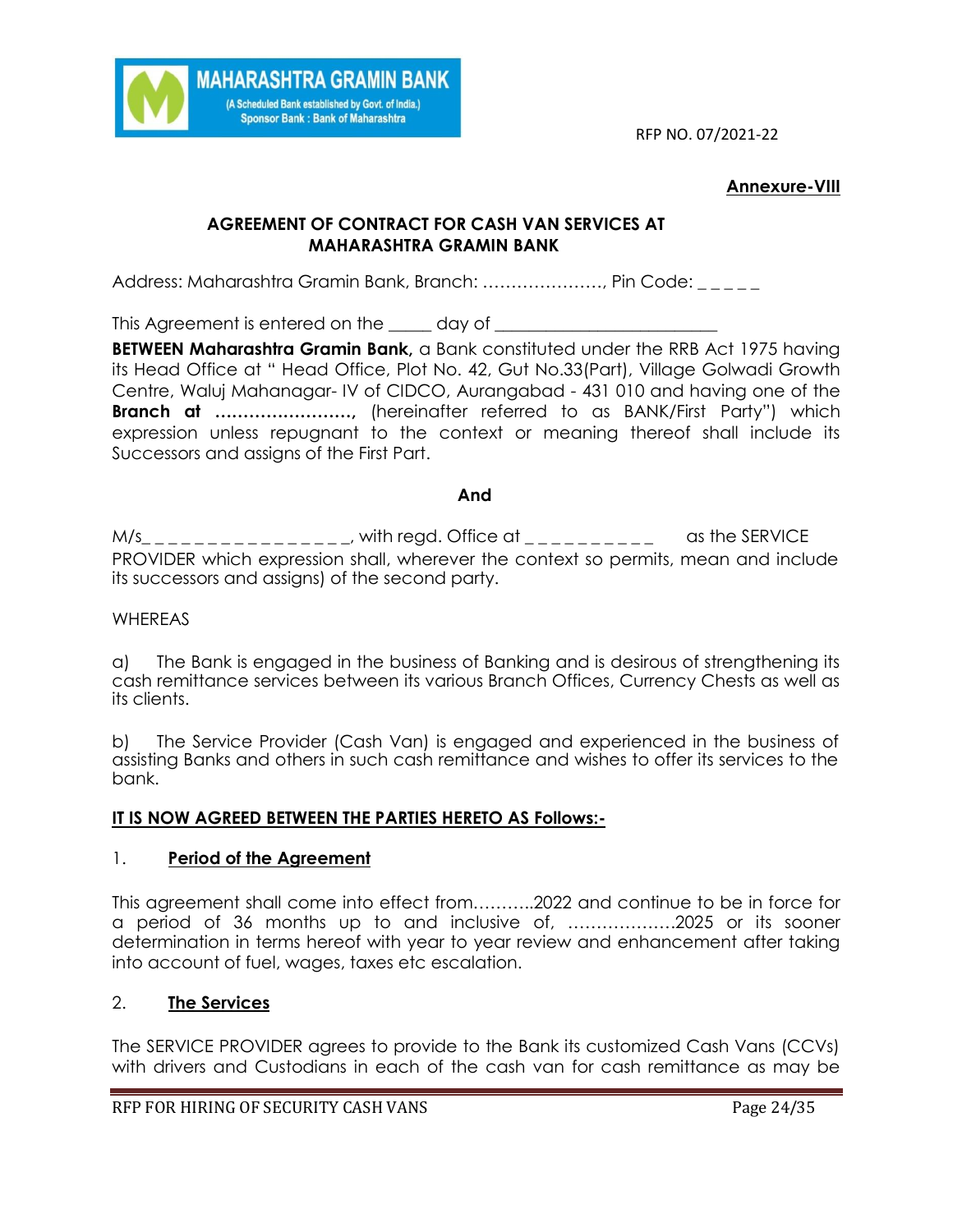**MAHARASHTRA GRAMIN BANK** (A Scheduled Bank established by Govt. of India.) **Sponsor Bank: Bank of Maharashtra** 

RFP NO. 07/2021-22

requested and authorized by the Bank to SERVICE PROVIDER from time to time in the manner and on the terms and conditions hereinafter set out and the Bank agrees, on the basis of the representations and undertakings made by the SERVICE PROVIDER as stated hereinafter, to avail the service from the SERVICE PROVIDER. The services of cash vans will be provided for 8 hours daily subject to maximum 210 hrs per month. The kilometer / mileage per vehicle will be 2500 kms. per month on cumulative basis and on daily basis minimum 80 Kms. Services provided in excess of these limits will be charged extra as per rates agreed between the Bank and SERVICE PROVIDER.

# 3. **The Service Provider's representations, Undertakings and Covenants**:

- 3.1 The SERVICE PROVIDER represents that it will comply with all legal requirements and obtains such licenses, approvals and consents, if any, prescribed/required under any law/rules/regulations, and keep them valid.
- 3.2 The SERVICE PROVIDER represents that it is adequately equipped, in terms of infrastructure, manpower and expertise to provide the Services and undertakes to provide the services all the time during the period of this agreement.
- 3.3 The SERVICE PROVIDER agrees that the personnel including its Owner(s), director(s), partner(s), employee(s) engaged by the SERVICE PROVIDER in relation to the Service will be the sole responsibility of the SERVICE PROVIDER as to their costs and consequences arising out their engagement or conduct. It is understood that the Bank shall not be liable to pay any remuneration or compensation to the SERVICE PROVIDER or any of the personnel (including its owner(s), director(s), partner(s), employee(s) and any representatives) engaged by the SERVICE PROVIDER in relation to the service expect the fee payable to the SERVICE PROVIDER.

# 3.4 **The SERVICE PROVIDER shall ensure that:-**

- (i) The CCVs shall be placed at the time and place appointed by the First Party fully equipped and fit to perform duties. Timings and place will be laid down in the approval letter.
- (ii) The driver of the CCVs and the Custodians will be properly verified by the local police. They should carry tamper proof photo identity cards issued by the SERVICE PROVIDER and wear prescribed uniform. A copy of the police verification report will be provided to the bank in respect of all drivers and Custodians provided by the SERVICE PROVIDER. It will be the responsibility of the SERVICE PROVIDER to ensure that the drivers follow all the rules and regulations laid down by the RTO authorities.
- (iii) At no point of time during the prescribed duty Hours, drivers and Custodians will leave their place of duty, The SERVICE PROVIDER shall arrange to send a relief/substitute who shall also be a person duly verified by the police.
- (iv) The SERVICE PROVIDER shall provide a "Checking Register" with each CCV site for the purpose of checking carried out by the SERVICE PROVIDER and First Party authorities.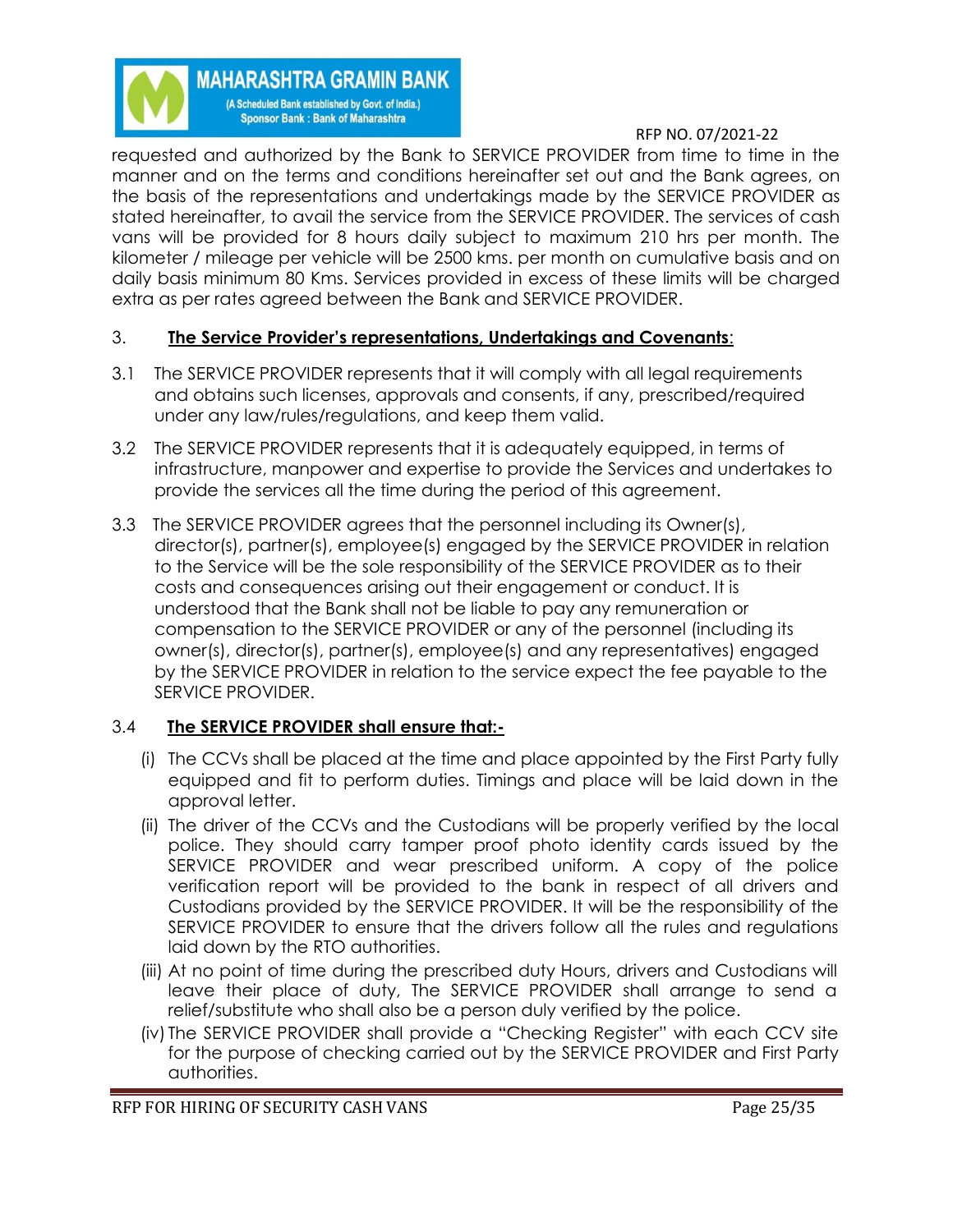# 3.5 **The SERVICE PROVIDER shall undertake as under:**

**MAHARASHTRA GRAMIN BANK** (A Scheduled Bank established by Govt. of India.) **Sponsor Bank: Bank of Maharashtra** 

- I. Maintain up-to-date record of all drivers/Custodians as per Shop & Establishment Act and will discharge all obligations under various labour laws viz EPF Act, ESI Act, Gratuity, Bonus Act, Workmen's Compensation Act, Contract labour (Regulation & Abolition Act) etc. or under any other State/ Union Legislation in respect of drivers/Custodians engaged by the SERVICE PROVIDER.
- II. Take full responsibility of all acts of commission and / or omission by their drivers / Custodians or any injury or mishap caused during the course of transport or during rendering the services and will meet all liabilities arising out of such situations.
- III. Change the driver/Custodian immediately on instructions from the First Party if the performance of a particular driver/Custodian is not acceptable or found physically/medically unfit and decision of the First Party shall be final in this regard.
- IV. **Be absolutely responsible for the payment of Salary, all other statutory obligations for drivers/guards (or their dependents), on account of salary/wages, bonus, arrears, employment/termination benefit, compensation or other claim whatsoever under Workmen's Compensation Act or any other law and the First Party has no connection in relation to such matters.**
- V. In case of any mishap/ injury sustained by the Driver/Custodian of whatsoever nature (minor/major/fatal including death during the course of their duty) the responsibility of granting compensation, if any, on that count will be that of the SERVICE PROVIDER and not of the First Party.
- VI. If for any reason, compensations, costs, etc, are Paid by the first party, the same shall be reimbursed by the SERVICE PROVIDER to First Party without any demur, with interest at the rate as applicable for clean advances.
- VII. In the event of theft, robbery, dacoit or pilferage of the First Party's property or materials, the SERVICE PROVIDER shall actively assist the First Party for the investigation of the case and if negligence/ collusion of drivers/Custodians are established, such loss due to theft etc. is to be made good by the SERVICE PROVIDER. SERVICE PROVIDER agrees to indemnify such loss, irrespective of the fact that such risk might have been insured.
- VIII. Furnish the names and permanent and local Addresses of the drivers and Custodians being posted for the above purpose from time to time along with their latest photographs, thumb impression and signatures.
- IX. Furnish the proof of having paid the wages, Provident fund contributions and other legal liabilities to the driver(s), Armed Security Guards and Custodian(s) engaged by them, within one week of the disbursement of wages to them.
- X. If proof is not tendered, the First Party may not reimburse the payment due to the SERVICE PROVIDER.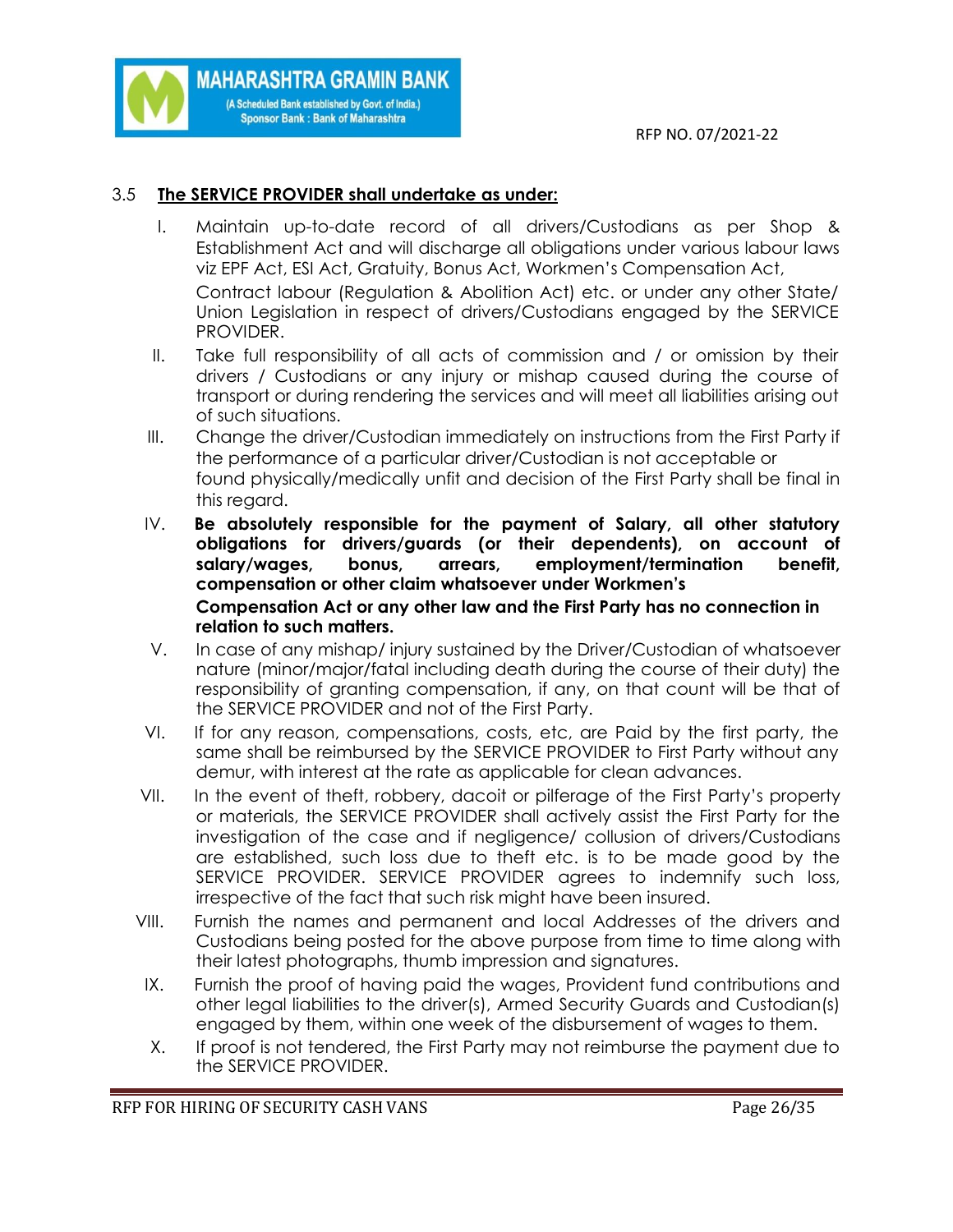

### 4. **CCV provided by the SERVICE PROVIDER should meet the following criteria:**

**MAHARASHTRA GRAMIN BANK** (A Scheduled Bank established by Govt. of India.) **Sponsor Bank: Bank of Maharashtra** 

- 4.1 Comprehensive insurance/Third Party Insurance of CCV against risk must be available. Vehicle must be roadworthy.
- 4.2 It should be Brand New / perfectly road worthy / mechanically fit vehicle, Jeep Chassis on the date of commencement / renewal of the agreement.
- 4.3 Adequate space for keeping currency boxes and seating arrangements in middle section of one guard and cash crew of the Bank and with one guard with weapons to sit in the co-driver seat on the front side (Vehicles will re modified as per suitable designed given by the Bank).
- 4.4 Vehicle should contain adequate fuel and be available at minimum notice as per timings laid down by the bank.
- 4.5 All glass panes and windscreen should be covered with iron grill or wire mesh with portholes to accommodate the barrel of the gun enabling it to be used conveniently.
- 4.6 All doors should have double locks i.e. one from inside and other from outside.
- 4.7 Alarm system with siren should be fitted with activation points for the guard, driver and rear cabin.
- 4.8 It should have adequate arrangements of chaining of cash boxes to the body of the vehicle.
- 4.9 Cash van should have a fire extinguisher and a first aid box.
- 4.10 Cash Van should be provided with a functional cellular/mobile phone and connected to Mobile tracking system/GPS
- 4.11 CCV should have a secure partition between cash crew cabin and cash box area with dual locking arrangement.
- 4.12 CCV should have adequate portholes for observation and use of weapons by guards.
- 4.13 CCV should have anti-theft/ burglary central locking system for side and rear doors.
- 4.14 Easy maneuverability in narrow lanes and congested areas, where applicable.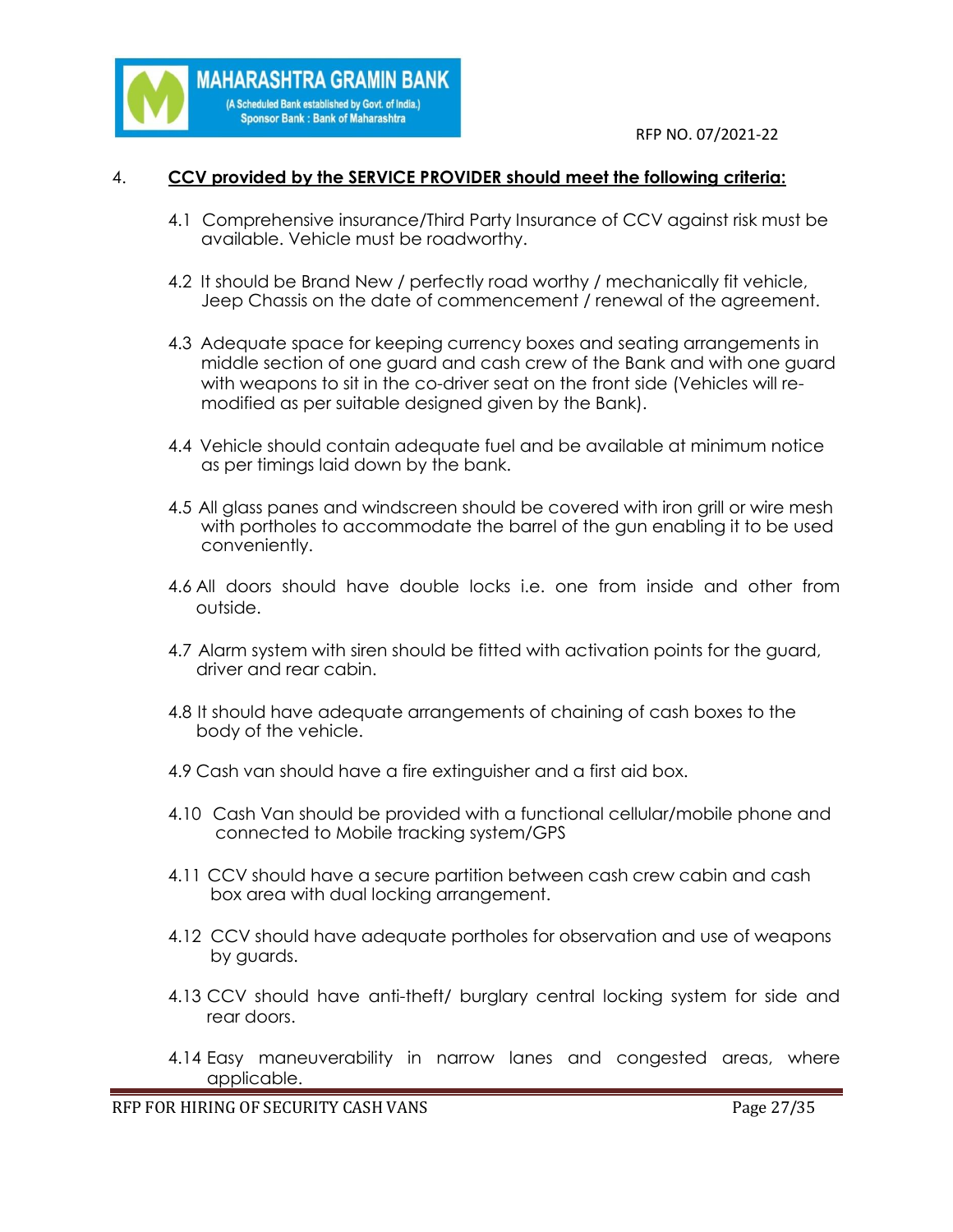

- 4.15 Should conform to local laws stipulated by transport department and other government bodies as well as pollution norms.
- 4.16 CCV should be fitted with GPS monitoring systems and CCTV cameras for cash boxes area.
- 4.17 Back up cash van will be provided within 2 hrs in case the cash van develops any mechanical fault.

### 5. **Relationship**

It is agreed and understood by the parties that neither the SERVICE PROVIDER nor any of the personnel engaged by the SERVICE PROVIDER for the purpose of the service (including its owner(s), director(s), partner(s), employee(s) and representative(s) shall have employee employer relationship with the Bank.

#### 6. **The Service Provider's Indemnity and Assurance**

**MAHARASHTRA GRAMIN BANK** (A Scheduled Bank established by Govt. of India.) **Sponsor Bank: Bank of Maharashtra** 

6.1 The SERVICE PROVIDER hereby expressly agrees to indemnify the Bank and keep the Bank indemnified against all loss, liability or obligation arising out of its conduct or that of any of the personnel (including its owner(s), director(s), employee(s) and representative(s) in connection with service and this agreement.

- 6.2 The SERVICE PROVIDER shall take and service the policy of Fidelity insurance in respect of cash in transit and crew to the tune of Rs. 03 crore.
- 6.3 Provide a comprehensive 3rd party insurance for CCV at its own cost and furnish a copy to the Bank.

7. In case on any day/during any period of the agreement the SERVICE PROVIDER fails to provide CCV or the guard, the Bank will remit the cash under own arrangements, and double the pro rata charges will be debited from Service Provider's bill every month.

#### 8. **The Bank's Covenants**

- 8.1 The Bank shall in consideration of the services, Pay to the SERVICE PROVIDER charges indicated in para 8.2 and the following: (Also see Note at the end)
	- (i) Type of Vehicle Mahindra Maxi Truck/Bolero
	- (ii) Number of vehicles 08 (Eight)
	- (iii) Meterage to be covered per month 2500 Kms. Per vehicle
	- (iv)Staff to be provided Driver with two armed guards and one Custodian.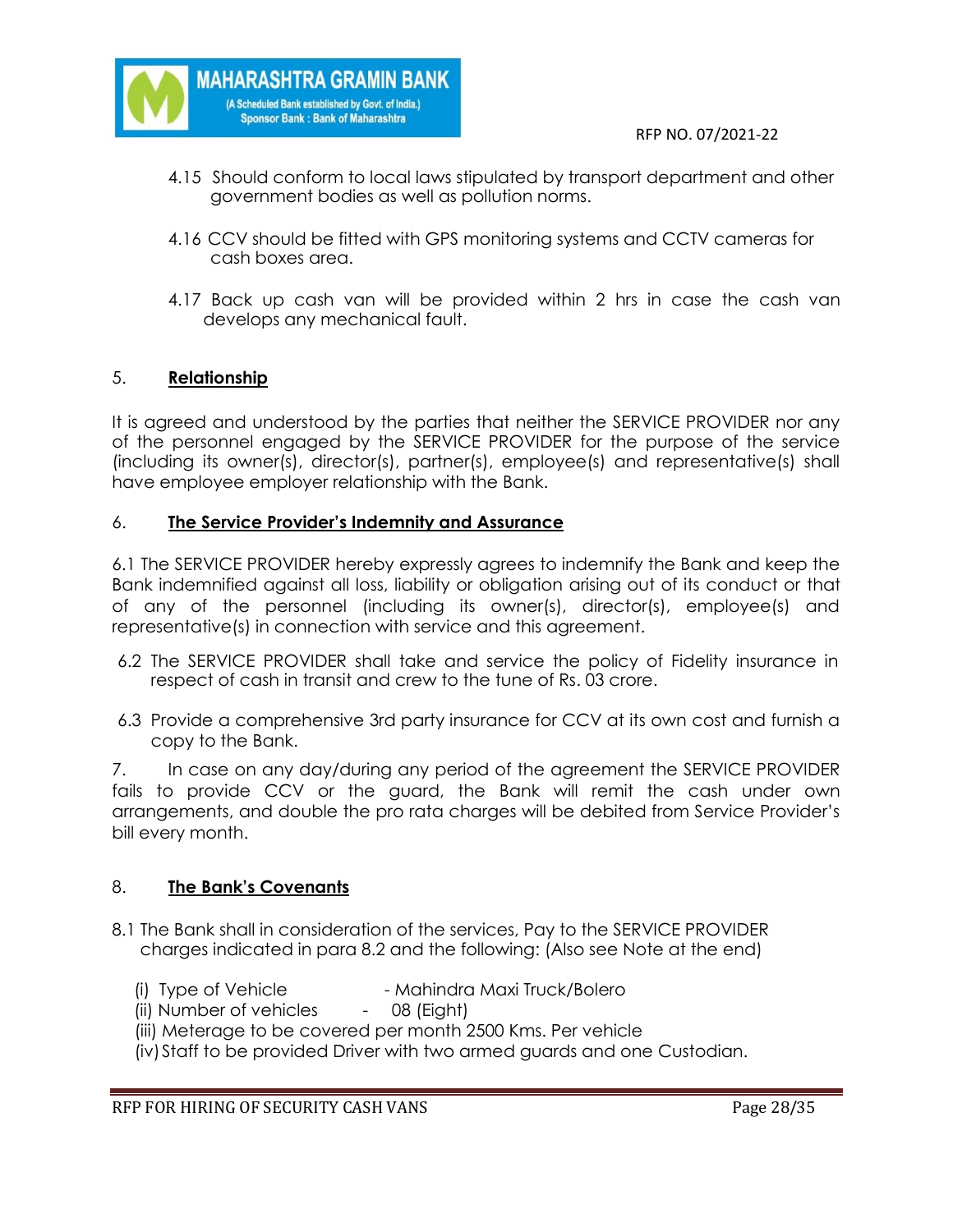

8.2 Charges to be paid would be Rs /- ………. per month up to 2500 Kms duty per month per vehicle. Additional charges for duty hours will be @ Rs.\_\_\_/- per km on monthly cumulative basis. Additional charges for duty hours beyond 210 hrs would be @ Rs.  $\blacksquare$  /- per head (Driver / Custodian) per hour, Goods & Service Tax as applicable will be paid extra. Rate for night halt outside nodal station shall be @ Rs.\_  $\frac{1}{2}$  /- per night extra.

**MAHARASHTRA GRAMIN BANK** (A Scheduled Bank established by Govt. of India.) **Sponsor Bank: Bank of Maharashtra** 

- 8.3 The charges payable is all inclusive and no other expense would be reimbursed to the SERVICE PROVIDER. Rates include GST, all other taxes, levies, cell phone charges, fuel charges, insurance premium/salaries/wages etc. to be paid to the Govt. or any other bodies' Drivers, Guards or Custodian provided with CCV.
- 8.4 The Bank shall not be liable to pay to the SERVICE PROVIDER any amount (whether by the way of compensation, remuneration, reimbursement or otherwise), other than the fees as mentioned in para 8.2 above, in relation to the service provided by PAS.
- 8.5 The distance will be calculated from Nodal Branch Office or the Initial Reporting Point to place of work only, Distance covered from SERVICE PROVIDER's depot or overnight parking place to the Initial reporting point will not be included. Similarly, if meterage sent for repairs etc or any other work not assigned by the Controlling/Designated Officer of the Bank will be EXCLUDED. A proper logbook will be maintained for each CCV. Each page will be initialed by the driver of the SERVICE PROVIDER and designated officer of CC / BO Daily. Monthly summary will be signed by the Branch Incumbent and Authorized Officer of the SERVICE PROVIDER and presented to the Paying authority along with the Monthly Bill.
- 8.6 No extra meterage or additional working hours (i.e. beyond 210 hrs. per month) is permitted except with the prior and written sanction of the Branch Incumbent/Head Office of the Bank, delays on account of breakdowns due to external events such as accidents, road blocks, unusual traffic jams or work assigned by the vendor will be EXCLUDED while working out the total hours done. Time of reporting and time of dispersal will be recorded daily and initiated by the Designated Official of the CC / BO for cash remittance.
- 8.7 Payment will be made by the Bank within 7 working days of the presentation of the Bill. There will be no enhancement in rates/charges during the validity period of the present agreement. No other charges shall be payable to the SERVICE PROVIDER, except the agreed amount.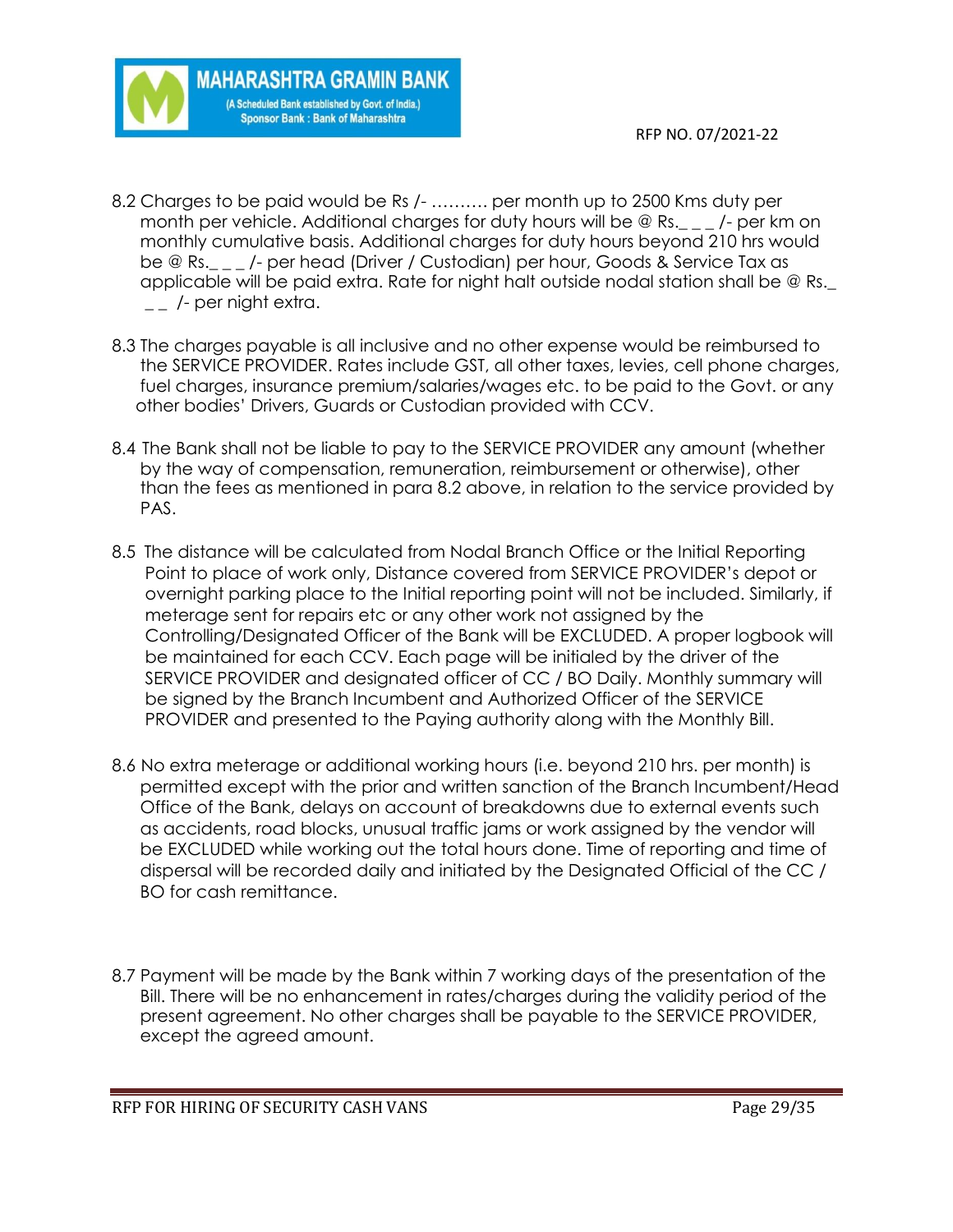

# 9. **Rate Renewal**

Rate per cash van shall be increased @ 10% per year in case the contract is renewed by the first party after the expiry of the initial period of 03 years.

# 10. **Non Exclusive Agreement**

It is expressly agreed and understood between the parties hereto that this agreement is on non-exclusive basis and the SERVICE PROVIDER does not have any exclusive right to provide the said services set out herein to the Bank and that the Bank is free to engage as many companies/firms, whether similar or otherwise, to provide such services and enter into agreements with any other person, Firm, Company, Organization, as may be deemed fit by the Bank. The SERVICE PROVIDER shall also be at liberty to secure assignment from any other body Corporate of Bank.

# 11. **Publicity**

The SERVICE PROVIDER, its employees, representatives etc. shall not use the name, trademark and/or logo of the bank in any sales or marketing publication or advertisement or in any other manner.

# 12. **Miscellaneous**

12.1 The Bank may amend this agreement by giving a notice of one month of such amendment to the SERVICE PROVIDER, on the address first stated above.

12.2 The Bank shall have a right to terminate this agreement any time without assigning any reason whatsoever. On such termination, the First Party will have right to get service from other Agencies or make such alternate arrangements, as it deem fit without any let or hindrance and if termination is caused due to any default or non-performance or unsatisfactory performance of SERVICE PROVIDER, SERVICE PROVIDER shall be liable to pay damage being the extra cost to be incurred by the First Party. SERVICE PROVIDER shall reimburse the amount claimed by the First Party immediately after demand.

12.3 This agreement shall stand terminated in the event of:

- i) Any of the SERVICE PROVIDER representation and undertakings being or becoming incorrect or untrue.
- ii) Breach by the SERVICE PROVIDER to observe any of the terms and conditions contained herein or under any of the letters of request and authorization issued by the Bank in pursuance hereof or under any other agreement entered by the SERVICE PROVIDER of any of its personnel (including its owner(s), director(s), partner(s), employee(s) and representative(s), and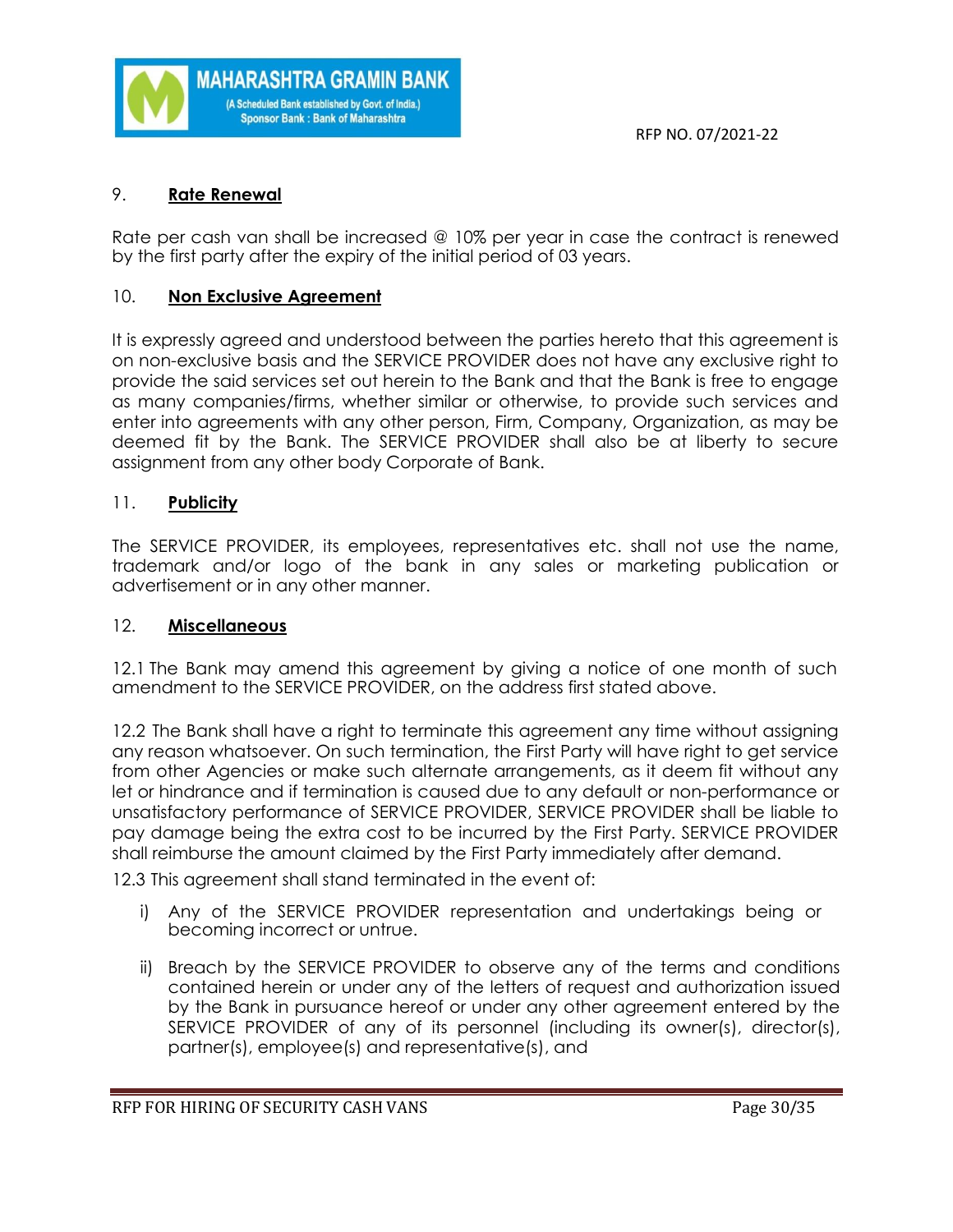

- iii) Insolvency or bankruptcy of the SERVICE PROVIDER or any of its personnel (including its owner(s), director(s), partner(s), employee(s) and representative(s).
- 12.4 The SERVICE PROVIDER shall not assign the rights or obligations hereunder, unless permitted by the Bank.
- 12.5 The Bank may assign its rights and obligations hereunder in its sole discretion. IN WITNESS WHEREOF the parties hereto have executed these

Present the \_\_\_\_\_\_\_\_\_\_\_\_\_\_\_\_\_\_\_\_\_ day \_\_\_\_\_\_\_\_\_\_\_ month and \_\_\_\_\_\_\_\_\_\_\_\_\_\_\_\_\_\_\_\_ year first Here in above written.

For the Bank For the SERVICE PROVIDER

on behalf of (FIRST PARTY) on behalf of M/s (SECOND PARTY)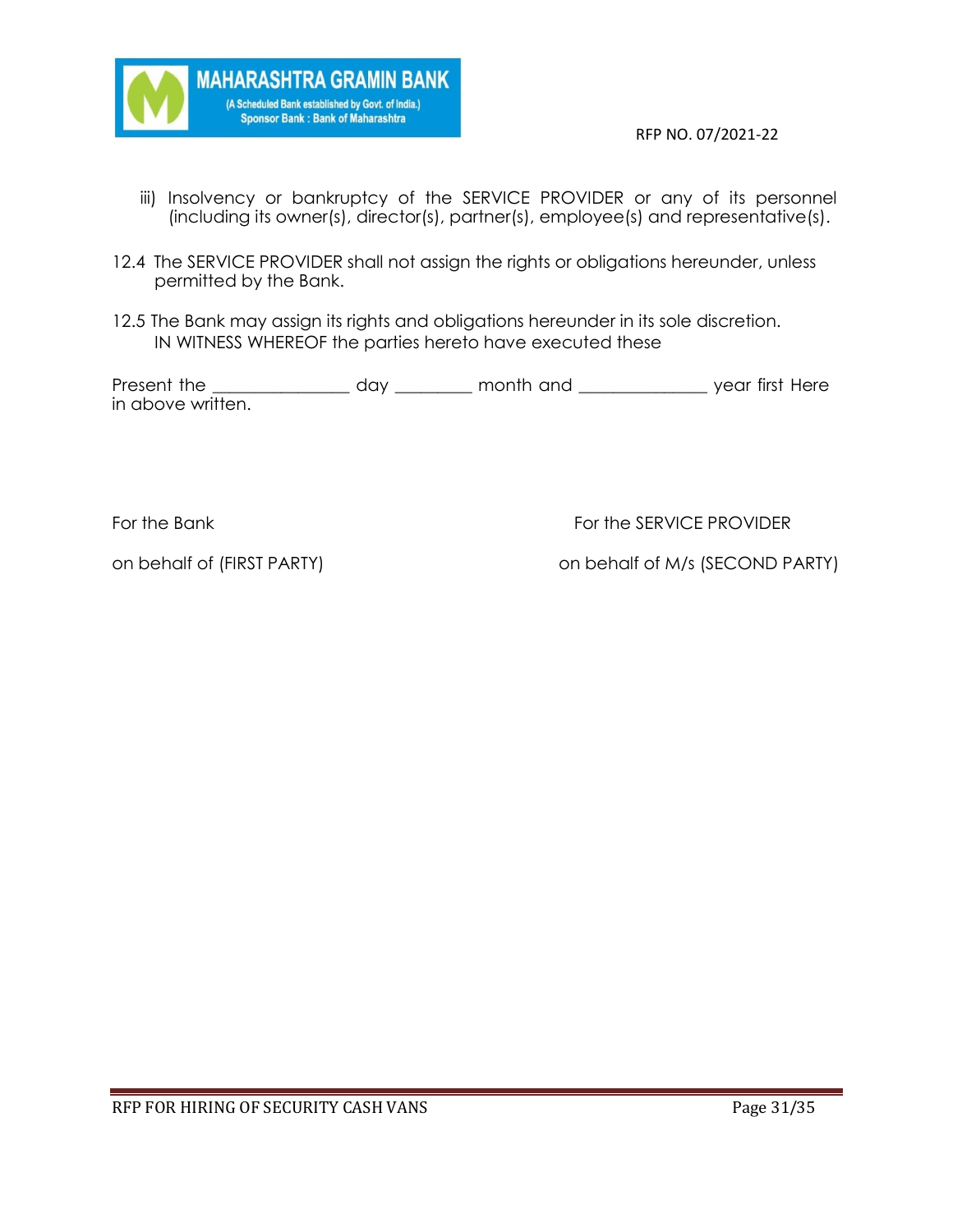# **Annexure-IX**

# **NON - DISCLOSURE AGREEMENT**

**MAHARASHTRA GRAMIN BANK** (A Scheduled Bank established by Govt. of India.) Sponsor Bank: Bank of Maharashtra

This Confidentiality cum Non-disclosure Agreement is entered into at \_\_\_\_\_\_\_\_\_\_\_\_\_\_\_\_on this day \_\_\_\_\_\_\_\_of\_\_\_\_\_\_\_\_\_\_ year, between\_\_\_\_\_\_\_\_\_\_\_\_\_\_\_\_ (Insert Name of the Bidder) a company within the meaning of Companies Act, 1956, having its Registered Office at \_\_\_\_\_\_\_\_\_\_\_\_\_\_\_\_ (herein after called "Bidder") and Maharashtra Gramin Bank, a Body Corporate constituted under the RRB Act 1976, having its Head Office at " Head Office, Plot No. 42, Gut No.33(Part), Village Golwadi Growth Centre, Waluj Mahanagar-IV of CIDCO, Aurangabad - 431 010 (hereinafter referred to as 'MGB' or "Bank").

The Bidder and MGB would be having discussions and negotiations concerning the establishment during continuance of a business relationship between them as per Agreement dated\_\_\_\_\_\_\_\_\_\_ (hereinafter referred to as 'Agreement'). In the course of such discussions and negotiations, it is anticipated that either party may disclose or deliver to the other party certain of its trade secrets or confidential or proprietary information for the purpose of enabling the other party to evaluate the feasibility of such a business relationship. The parties have entered into this Agreement, in order to assure the confidentiality of such trade secrets and confidential and proprietary information in accordance with the terms of this Agreement. As used in this Agreement, the party disclosing Proprietary Information (as defined below) is referred to as the 'Disclosing Party' and will include its affiliates and subsidiaries, the party receiving such Proprietary Information is referred to as the 'Recipient', and will include its affiliates and subsidiaries.

Now this Agreement witnesseth:

1. **Proprietary Information**: As used in this Agreement, the term 'Proprietary Information' shall mean all trade secrets or confidential or Proprietary Information designated as such in writing by the Disclosing Party, whether by letter or by the use of an appropriate prominently placed Proprietary stamp or legend, prior to or at the time such trade secret or confidential or Proprietary Information is disclosed by the Disclosing Party to the Recipient. Notwithstanding the forgoing, information which is orally or visually disclosed to the recipient by the Disclosing Party or is disclosed in writing unaccompanied by a covering letter, proprietary stamp or legend, shall constitute proprietary information if the disclosing party, within 10 (ten) days after such disclosure, delivers to the Recipient a written document or documents describing such Proprietary Information and referencing the place and date of such oral, visual or written disclosure and the names of the employees or officers of the Recipient to whom such disclosure was made.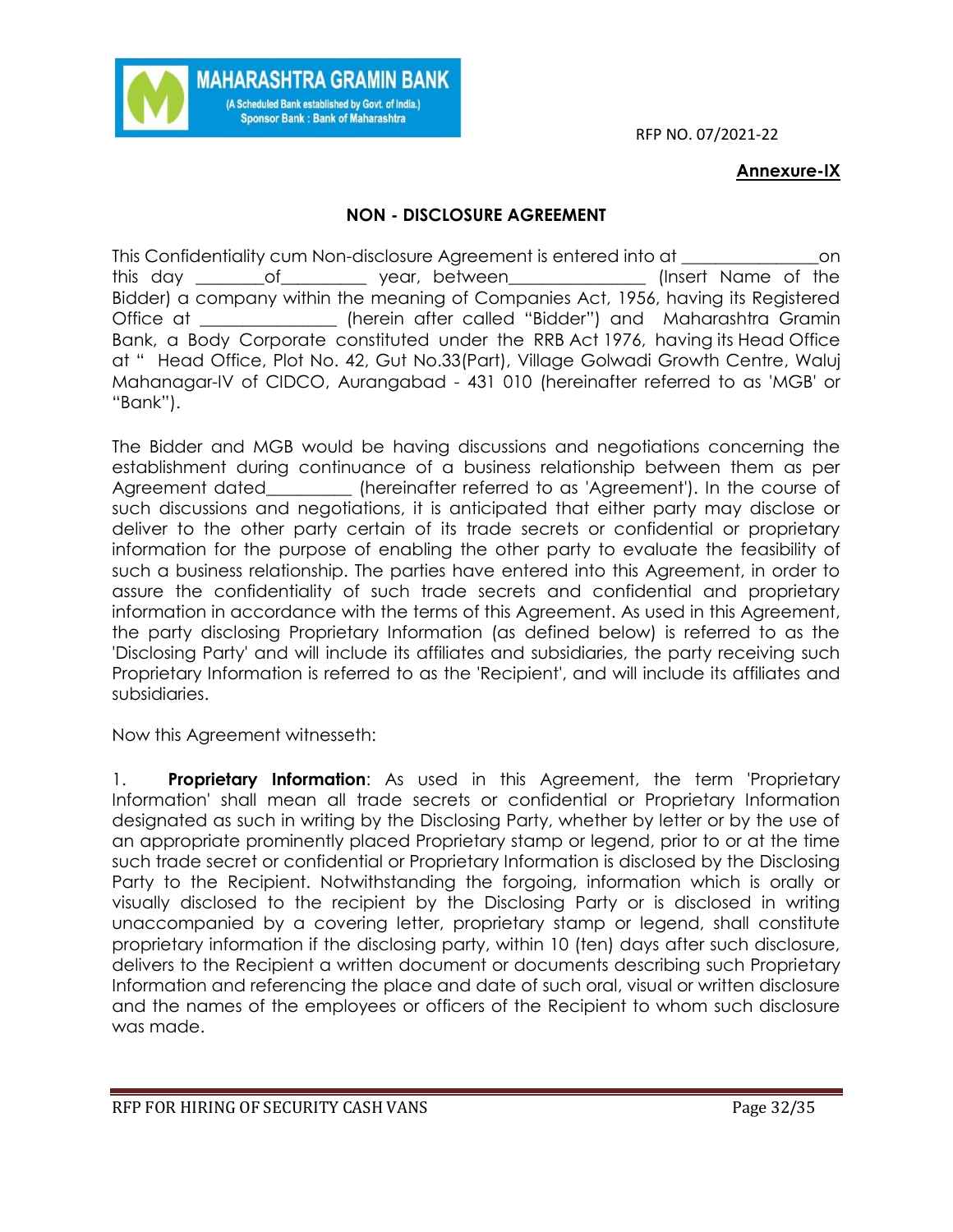

# 2. **Confidentiality**

a) Each party shall keep secret and treat in strictest confidence all confidential information it has received about the other party or its customers and will not use the confidential information otherwise than for the purpose of performing its obligations under this Agreement in accordance with its terms and so far as may be required for the proper exercise of the Parties' respective rights under this Agreement.

b) The term 'confidential information' shall include all written or oral information (including information received from third parties that the 'Disclosing Party' is obligated to treat as confidential) that is (i) clearly identified in writing at the time of disclosure as confidential and in case of oral or visual disclosure, or (ii) that a reasonable person at the time of disclosure reasonably would assume, under the circumstances, to be confidential. Confidential information shall also include, without limitation, software programs, technical data, methodologies, know-how, processes, designs, new products, developmental work, marketing requirements, marketing plans, customer names, prospective customer names, customer information and business information of the 'Disclosing Party'.

- c) **Non-Disclosure of Proprietary Information**: For the period during the Agreement or its renewal, the Recipient will:
	- i) Use such Proprietary Information only for the purpose for which it was disclosed and without prior written authorization of the Disclosing Party shall not use or exploit such Proprietary Information for its own benefit or the benefit of others.
	- ii) Protect the Proprietary Information against disclosure to third parties in the same manner and with the reasonable degree of care, with which it protects its confidential information of similar importance: and
	- iii) Limit disclosure of Proprietary Information received under this Agreement to persons within its organization and to those third party contractors performing tasks that would otherwise customarily or routinely be performed by its employees, who have a need to know such Proprietary Information in the course of performance of their duties and who are bound to protect the confidentiality of such Proprietary Information.

3. **Limit on Obligations:** The obligations of the Recipient specified in clause 3 above shall not apply and the Recipient shall have no further obligations, with respect to any Proprietary Information to the extent that such Proprietary Information:

- i) Is generally known to the public at the time of disclosure or becomes generally known without any wrongful act on the part of the Recipient,
- ii) Is in the Recipient's possession at the time of disclosure otherwise than as a result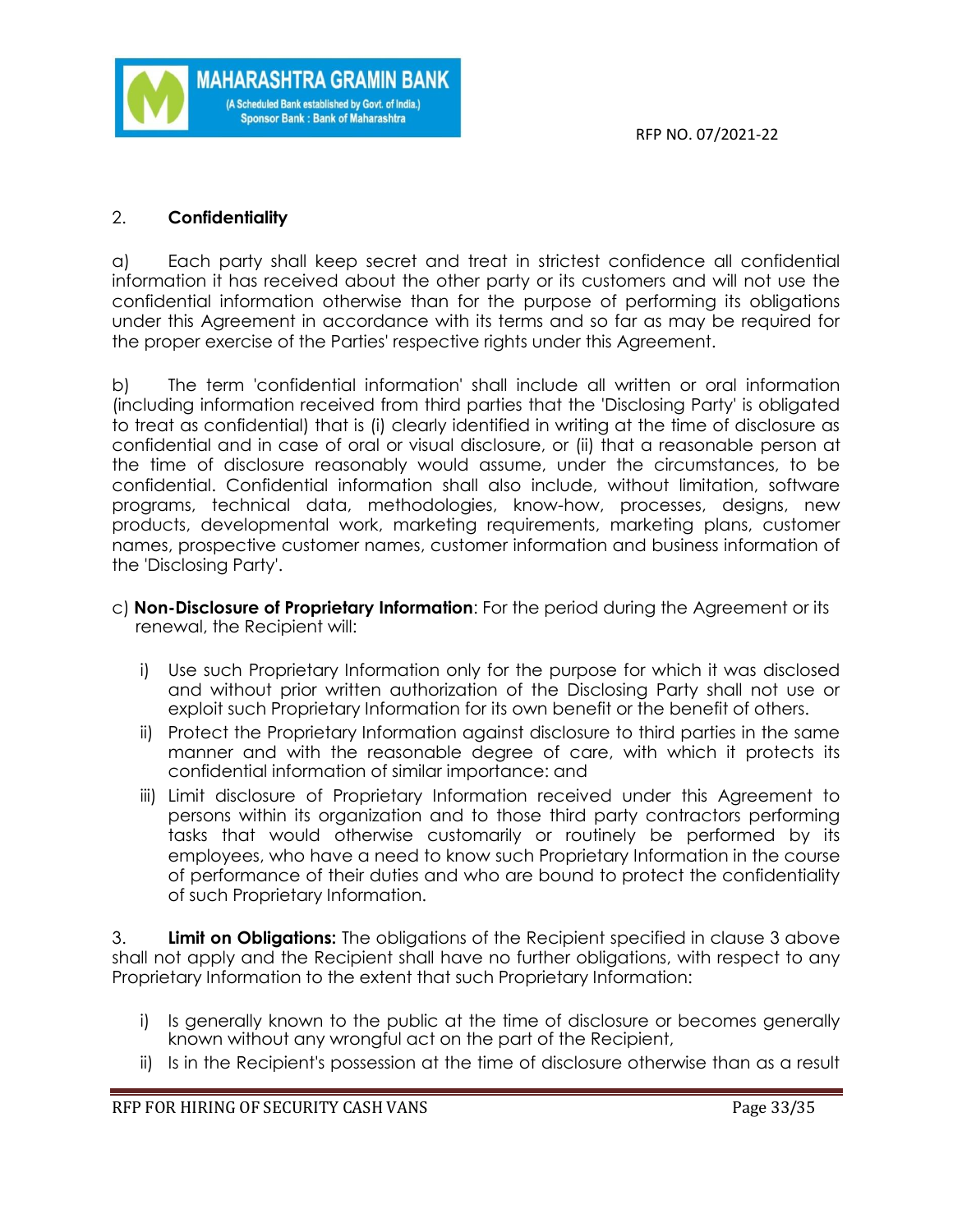

of the Recipient's breach of a legal obligation;

**MAHARASHTRA GRAMIN BANK** (A Scheduled Bank established by Govt. of India.) **Sponsor Bank: Bank of Maharashtra** 

- iii) Becomes known to the Recipient through disclosure by any other source, other than the Disclosing Party, having the legal right to disclose such Proprietary Information.
- iv) Is independently developed by the Recipient without reference to or reliance upon the Proprietary Information; or
- v) Is required to be disclosed by the Recipient to comply with applicable laws or governmental regulation, provided that the recipient provides prior written notice of such disclosure to the Disclosing Party and takes reasonable and lawful actions to avoid and/or minimize the extent of such disclosure.

4. **Return of Documents**: The Recipient shall, upon the request of the Disclosing Party, in writing, return to the Disclosing Party all drawings, documents and other tangible manifestations of Proprietary Information received by the Recipient pursuant to this **Agreement** (and all copies and reproductions thereof) within a reasonable period. Each party agrees that in the event it is not inclined to proceed further with the engagement, business discussions and negotiations, or in the event of termination of this Agreement, the Recipient party will promptly return to the other party or with the consent of the other party, destroy the Proprietary Information of the other party.

5. **Communications:** Written communications requesting or transferring Proprietary Information under this Agreement shall be addressed only to the respective designees as follows (or to such designees as the parties hereto may from time to time designate in writing)

*MIS \_\_\_\_\_\_\_\_\_\_\_\_\_\_\_\_* (MGB) Attn: \_\_\_\_\_\_\_\_\_\_\_Attn--------------------

6. **Term**: The obligation pursuant to Clause 2 and 3 (Confidentiality and Non-Disclosure of Proprietary Information) will survive forever following the term of the Agreement dated\_

a) Nothing herein contained shall be construed as a grant by implication, estoppels, or otherwise or a license by either party to the other to make, have made, use or sell any product using Proprietary Information or as a license under any patent, patent application, utility model, copyright or any other industrial or intellectual property right covering same.

7. **Damages**: The provisions of this Agreement are necessary for the protection of the business goodwill of the parties and are considered by the parties to be reasonable for such purposes. Both the parties agree that any breach of this Agreement will cause substantial and irreparable damages to the other party and, therefore, in the event of such breach, in addition to other remedies, which may be available, the party violating the terms of Agreement shall be liable for the entire loss and damages on account of such disclosure. Each party agrees to indemnify the other against loss suffered due to breach of contract and undertakes to make good the financial loss caused directly or indirectly by claims brought about by its customers or by third parties.